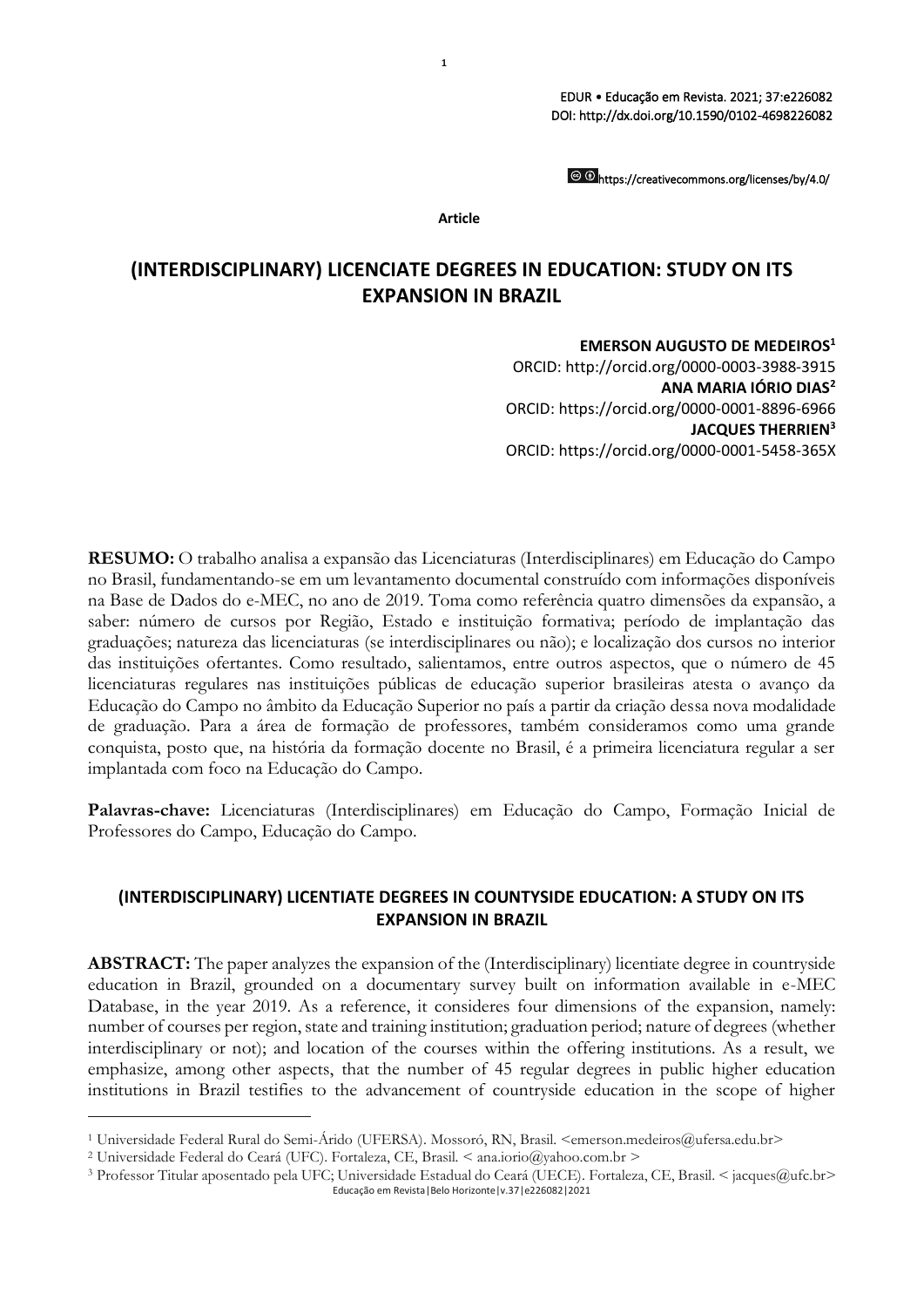education in Brazil since the creation of this new modality of graduation. For the area of teacher training, we also consider it a great achievement, given that, in the history of teacher education in Brazil, it is the first regular degree to be implemented focusing on countryside Education.

**Keywords**: (Interdisciplinary) licenciate degree in countryside Education, Initial training of counryside Teachers, Countryside Education.

### **LICENCIATURAS (INTERDISCIPLINARIO) EN EDUCACION DE CAMPO: ESTUDIO SOBRE SU EXPANSION EN BRASIL**

**RESÚMEN:** El trabajo analiza la expansión de la licenciatura (interdisciplinaria) en la educación de campo en Brasil, basada en una encuesta documental construida con información disponible en la base de datos de E-MEC, en el año 2019. Toma como referencia cuatro dimensiones de expansión, a saber: Número de cursos por región, estado e institución formativa; Período de ejecución de las graduaciones; Naturaleza de las licencias (ya sea interdisciplinaria o no); y la ubicación de los cursos dentro de las instituciones ofensias. Como resultado, destacamos, entre otros aspectos, que el número de 45 licencias regulares en las instituciones públicas brasileñas de educación superior atestian el avance de la educación sobre el terreno en el contexto de la educación superior en el país a partir de la creación de este nuevo modalidad de graduación. Para el área de la educación de los maestros, también lo consideramos un gran logro, ya que, en la historia de la educación de los maestros en Brasil, es el primer grado regular que se implanta con un enfoque en la educación de campo.

**Palabras clave:** Licenciaturas (Interdisciplinario) en Educación de Campo, Formación Inicial de Profesores de Campo, Educación de Campo.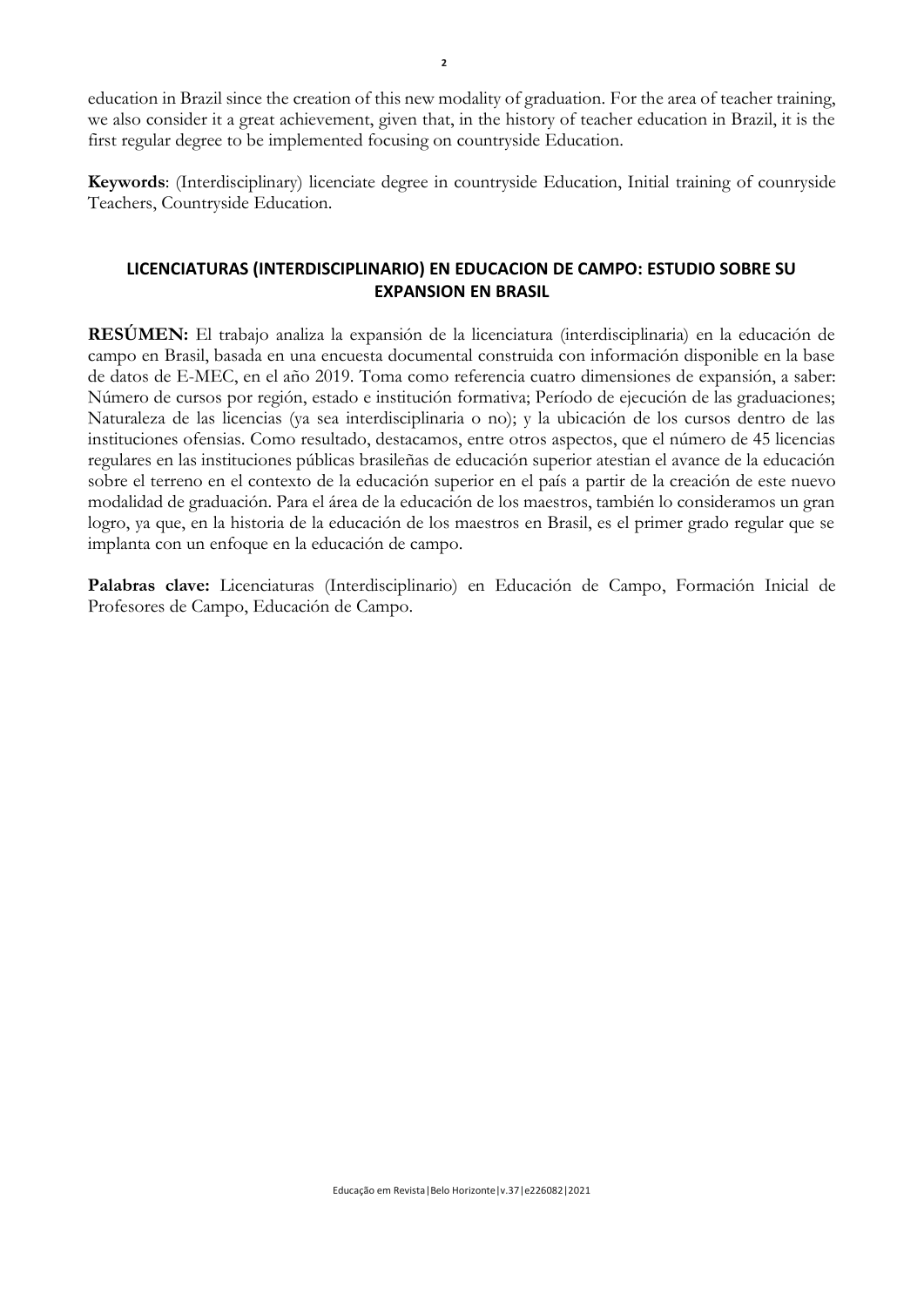### **INTRODUCTION**

This article aims at studying the (Interdisciplinary) Licentiate Degree in countryside Education - LEDOC<sup>4</sup>. The focus of the research is consistent with its expansion by public institutions of Higher Education in Brazil - IPES and is based, in methodological terms, on a documentary survey produced in the Database of the Electronic System of Monitoring and Regulation of Brazilian Higher Education of the Ministry of Education. Education - e-MEC.

**3**

Thwerefore , this text aims to present an analysis about the expansion of (Interdisciplinary) Licentiate Degree in Countryside Education in the Brazilian context. It takes as a parameter the courses registered in the e-MEC, "in operation" in the year 2019. We clarify that the investigation is the result of a doctoral study developed in the Graduate Program in Education, of the State University of Ceará - UECE, among the years 2015 and 2019<sup>5</sup>.

Medeiros and Dias (2015), when developing the "State of the Art" on Countryside Education in the Graduate Program in Education in the Northeast Region, found, among other aspects, that among the existing gaps regarding the production of knowledge within the scope of Countryside Education in the analyzed context, are the studies on the (Interdisciplinary) licentiate degree in Countryside Education. We understand that, as they are new courses, the researches produced in the Education area are, at the moment, limited, which does not favor a more global reading of these degrees. Issues related to the expansion of courses, the curricular proposals of undergraduate courses, their implementation processes in Brazilian higher education institutions, among others, appear as necessary for investigations<sup>6</sup>.

In this study, as we reported, we look at the expansion of these degrees in Brazilian Public Institutions of Higher Education. In other words, the emphasis was on analyzing the number of courses in Brazil, their distribution by Region, State and training institution, the location of degrees - whether they are implemented at the Campi of the offering institutions or not, as well as whether they are located in capitals of Brazilian states or if they expanded to inland locations - and the period in which they were implemented. Furthermore, we are concerned with perceiving the nature of LEDOCs, that is, whether

<sup>4</sup> When referring to Lincentiate Degrees in Countryside Education Education, we will use the term "interdisciplinary" in parentheses, since, in the research developed in the e-MEC database and based on our professional experience in the context of these courses, we have seen, in realities, the emphasis on the interdisciplinary character of these degrees. As not all degrees are classified as interdisciplinary, we register, as we say, the nature of the graduations in parentheses.

<sup>5</sup> On this occasion, we would like to thank the Coordination for the Improvement of Higher Education Personnel - CAPES, through the Prod Doutoral Program, for the cost of part of the study developed during the doctoral training period. We also clarify that the present research is an excerpt from the doctoral research mentioned above.

<sup>6</sup> We emphasize that the study by Molina, Antunes-Rocha and Martins (2019) points to the growth of academic productions about undergraduate (Interdisciplinary) in Rural Education in the country. However, we believe that the demand for new research remains, given that there are numerous realities in which these degrees are materialized, which implies the need for permanent investigations.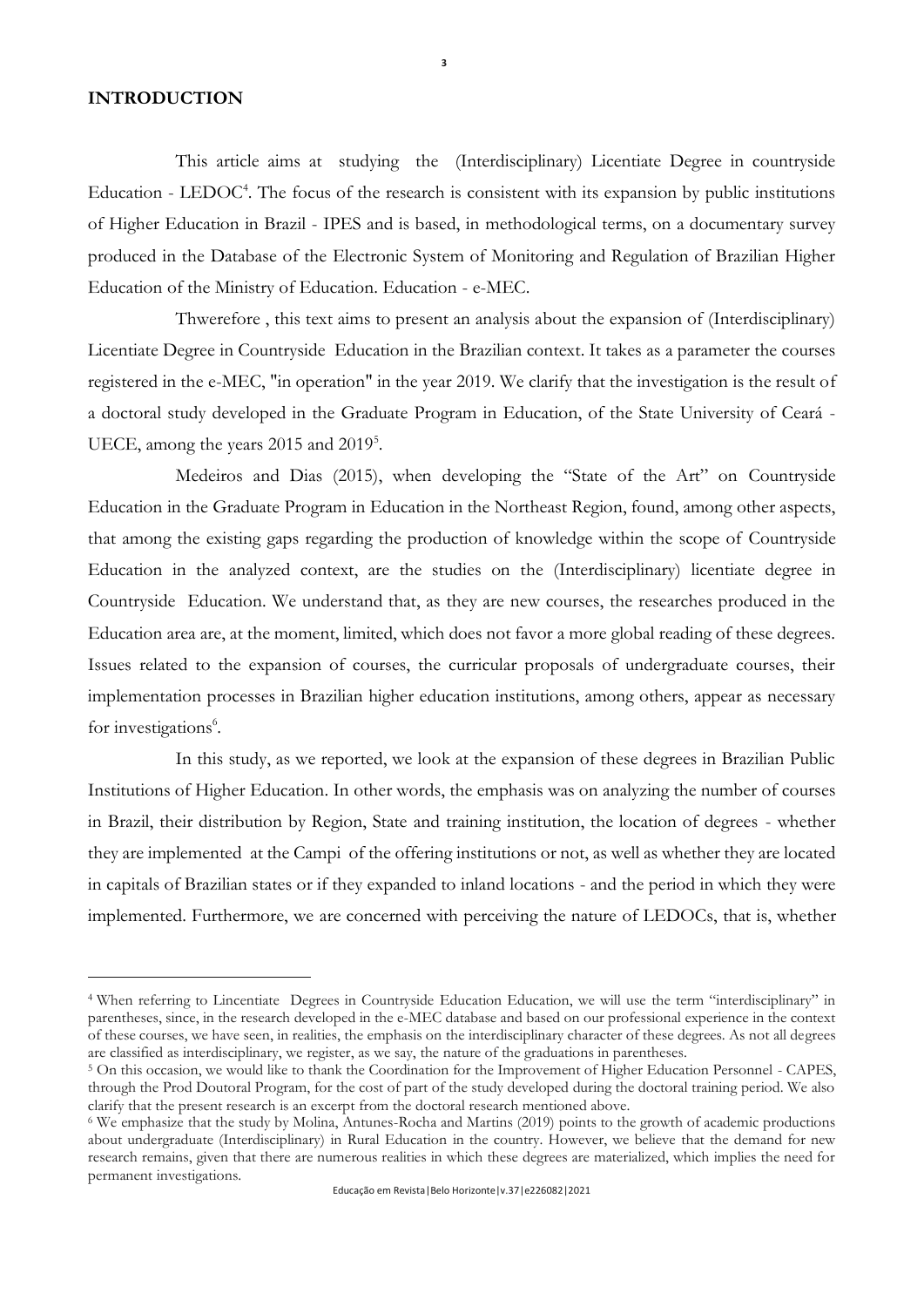they are conceived in regulatory institutions - MEC and e-MEC - as interdisciplinary courses or as noninterdisciplinary degrees, given that there are divergent positions in the institutions offering these degrees resulting from their nature that, in practice, assume conditions that are not consensual (SILVA, 2017).

With this brief introduction outlined, we organized the rest of the text into four sections. In the first moment, we will discuss the context of the creation of (Interdisciplinary) Licentiate Degree in Countryside Education in Brazilian Higher Education. The discussion will be directed to the historical process of creating these degrees in the country. In the second step, we will present the methodological procedures of the study, which include the steps developed in the construction of the documentary survey (organization, systematization and data analysis). The third moment will go into the analysis produced from the reality existing in the e-MEC Database about the expansion of courses in Brazilian public higher education institutions. Finally, we will make the final considerations of the research, in which we will emphasize the relevance of the creation of licentiate degrees and their expansion for Countryside Education in the country.

# **(INTERDISCIPLINARY) LICENSES DEGREES IN COUNTRYSIDE EDUCATION - THE CONTEXT OF CREATION**

(Interdisciplinary) Licentiate Degree in Countryside Education are relatively new courses in the area of teacher training, since their introduction in Brazilian Higher Education Institutions dates back to 2007 (MOLINA, 2017). By their very name, they follow the national education movement made up of organized social and collective movements of subjects from the countryside, developed in the last three decades, called the Countryside Education Movement. Thus, it is normal that there are doubts about what they are and, still, about the purpose for which they were built, since they are regular courses and currently populate many public institutions of Higher Education in the country.

We highlight these initial considerations because, acting as teachers / researchers in the area of countryside Education, on certain occasions, we are faced with expressions such as: "Are the licentiate degrees in Countryside Education regular courses, government programs or projects?", "Are they courses offered exclusively to countryside populations? "," are they interdisciplinary degrees? "," for which stages of Basic Education do you want to train teachers? "," are they Pedagogy courses? "," what qualifications will the trained professionals receive? ". Thus, it is more than feasible to produce understandings, in textual terms, about the context in which they were created, the characteristics they support, the expansion they achieved and what developments they configured in Brazilian Higher Education Institutions, as well, in the area of teacher training.

Educação em Revista|Belo Horizonte|v.37|e226082|2021 According to Caldart (2010), the history of (Interdisciplinary) Licentiate Degree in Countryside Education starts in 2004 from the proposals listed in the II National Conference "For a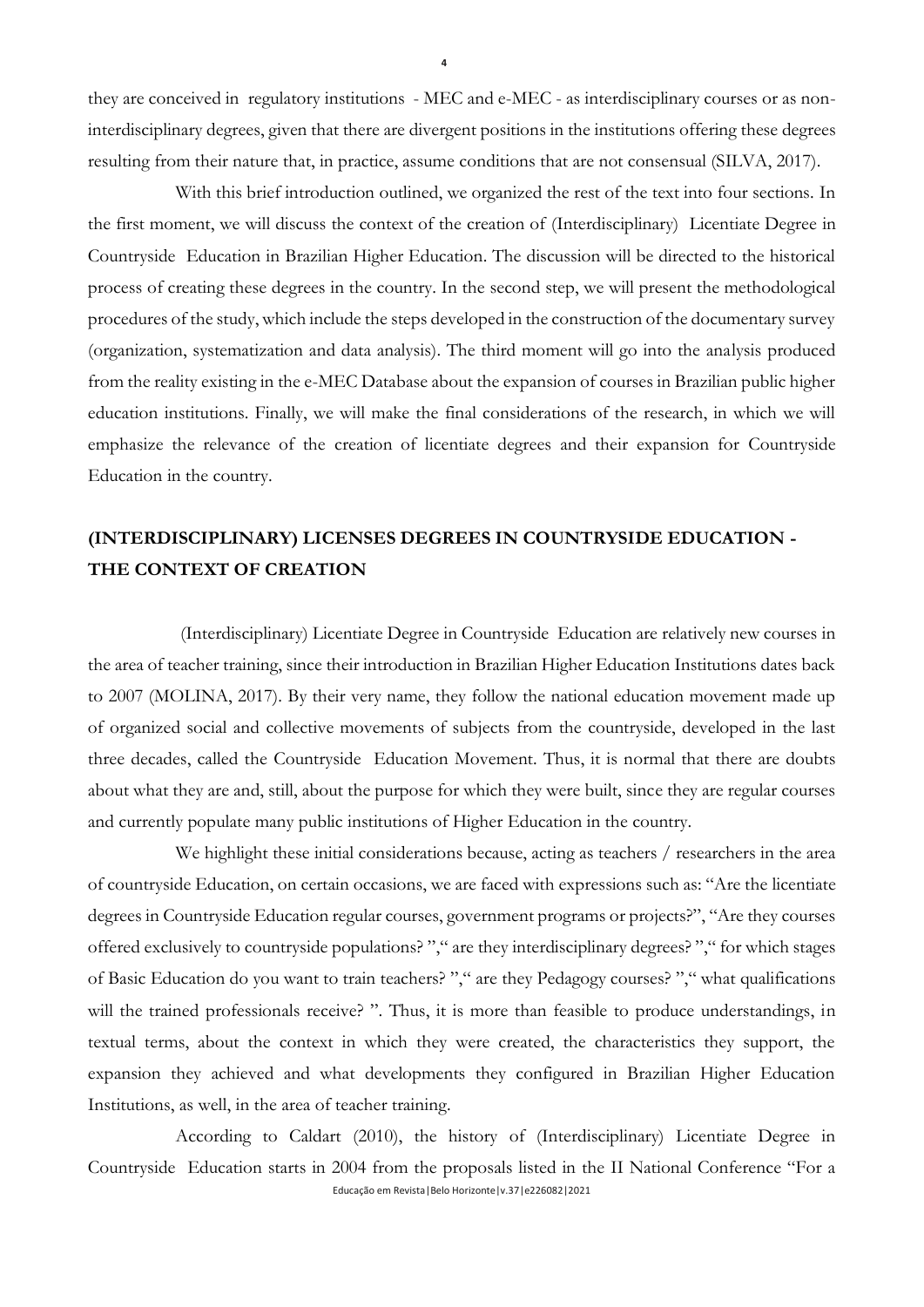Countryside Education", held between 02 and 06 August, in the city of Luziânia, in the State of Goiás. Among the points discussed at the event, the urgent demand for expansion of countryside schools for all segments of Brazilian Basic Education was emphasized, with special priority for the final years of Elementary and Secondary Education . After all, in recent years, the closure of schools in rural areas and the failure to offer these levels of education in the countryside, due to the lack of educational institutions that contemplated them, has been done in a notorious way (CALDART, 2010).

At that conference, there was also a debate about the determinations / guidelines existing in the Operational Guidelines for Basic Education in Countryside Schools, which, through Resolution CNE / CEB No. 01, of April 3, 2002, received on the demand for think of a new school in the countryside, including a new organization of pedagogical work, with curricular organization and pedagogical time related to the specificities of the countryside and its populations. In order to materialize these notes, the training of teachers<sup>7</sup> to work in countryside Education gained centrality, in particular, teacher training for the final years of Elementary and Secondary Education (CALDART, 2010; RODRIGUES, 2010; MOLINA, 2015). The synthesis extracted from this event took place in the understanding that it is unthinkable to transform the reality of schools in the countryside, their pedagogical and curricular proposal and, more than that, the logic of their political-educational project without pointing to a new configuration in the training of teachers in Countryside Education (CALDART, 2010). With these understandings, the following agenda was admitted as a priority, among others, for the struggle of the countryside Education Movement in the following years:

> Valuation and specific training of educators and educators in the countryside through a permanent public policy that prioritizes:

- Professional and political training of educators in the countryside, free of charge;

- On-the-job training based on the reality of the countryside and the political and pedagogical project of Countryside Education;

- Professional incentives and differentiated competition for educators who work in countryside schools;

- Definition of the professional profile of the countryside educator;
- Guarantee of the national professional salary floor and career plan;

- Forms of work organization that qualify the performance of countryside education professionals;

- Guarantee of the constitution of collective networks: of schools, educators and social organizations of workers and rural workers, for construction - permanent reconstruction of the political-pedagogical project of countryside schools, linking these networks to professional training policies of educators (LUZIÂNIA, 2004, p. 4).

A few months after the conference was held, the Ministry of Education - MEC, in dialogue with social movements in the countryside, in 2005, instituted a commission through the Working Group

<sup>7</sup> In the literature on the training of countyside education teachers, the term "training of educators" has predominated. In this study, we focus on the use of the term "teacher training" and, therefore, we will continue to use this expression throughout the writing of the text.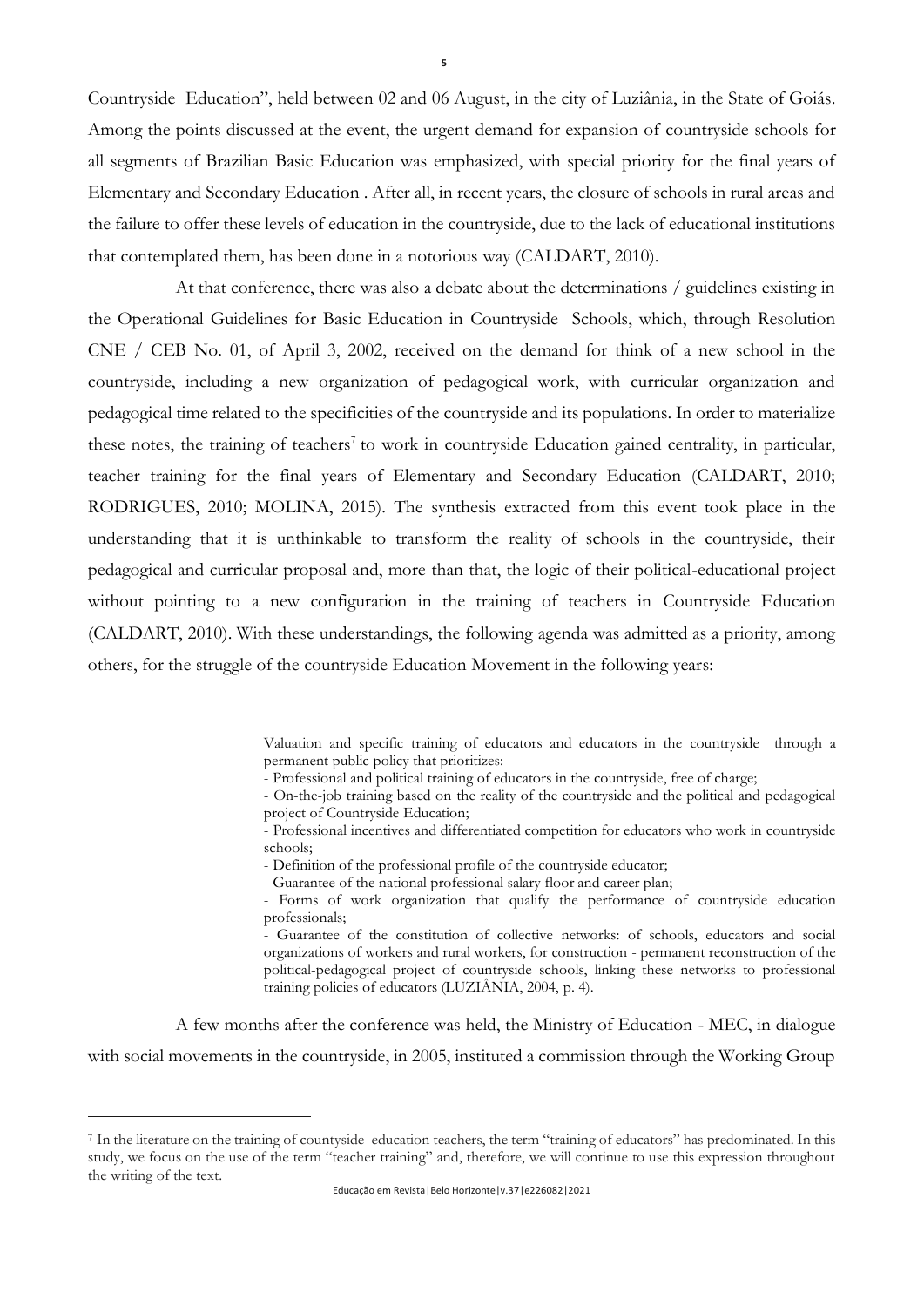on Countryside Education, at the time, of the Department of Continuing Education, Literacy, Diversity and Inclusion - SECADI for the elaboration of a course proposal that met what was collectively articulated in the event. In November 2006, with some guidelines agreed with regard to the name of the course, its curricular organization and the profile of the teacher that was intended to be formed, MEC decided to invite universities that already had a broad history of work with Educação do Campo - in research, management experiences shared with the people of the countryside and their representations, and in extension - and with the continuing education of teachers of Basic Education in the countryside to carry out pilot projects of the course. The Federal University of Minas Gerais - UFMG, the University of Brasília - UnB, the Federal University of Bahia - UFBA and the Federal University of Sergipe - UFS were invited to participate in the implementation of the proposal, each institution offering a class of Licenciate dregree in countryside Education<sup>8</sup> (ANTUNES-ROCHA, 2009; CALDART, 2010; ANTUNES-ROCHA; DINIZ; OLIVEIRA, 2011; MOLINA; SÁ, 2011; MOLINA, 2015; MOLINA, 2017; MORAES; SOUZA, 2017; SILVA, 2017).

Based on the experiences with the courses originating from the pilot projects, a specific program was created by the MEC to support higher education in Licentiate in Countrysiede Education<sup>9</sup> - PROCAMPO -, launching, from 2008 to 2012, three calls for proposals to the Institutions of Education. Public Higher Education for the creation of new courses.

In the notices published in the years 2008 and 2009 (Editals n° 02, of April 23, 2008; and n° 09, of April 29, 2009, SESU / SETEC / SECADI / MEC), the institutions that participated in the submission of proposals managed support, financial resources and release by MEC only for specific classes. In the Edital SESU / SETEC / SECADI / MEC nº 02, of August 31, 2012, the universities and other institutions that submitted proposals after their approval had as "obligation" the institutionalization (permanence) of these graduations in the curriculum of courses offered in their spaces. According to Molina and Antunes-Rocha (2014, p. 240):

> [...] this measure aimed not only to correct the single offer, characteristic of previous notices, but mainly to give institutionality and permanence to this proposal for training educators. One of the main achievements of the Countryside Education Movement, in this perspective of

<sup>8</sup> We recorded that we found in Antunes-Rocha (2009) and Antunes-Rocha, Diniz and Oliveira (2011) the information that the Federal University of Minas Gerais - UFMG, in 2004, had already started a first experience of training teachers in the field with a course also called a Degree in Field Education. At the time, it was intended, in the same course, to enable teachers for the initial and final years of elementary and high school. The proposal aimed to meet teacher training for all stages of Basic Education. According to Antunes-Rocha, Diniz and Oliveira (2011), this first experience was configured as decisive to think nationally about the other experiences that would be built later. We understand that the name of the course was influenced by this first experience.

Educação em Revista|Belo Horizonte|v.37|e226082|2021 <sup>9</sup> We clarify that PROCAMPO is located in the actions developed by the government and social movements of the field that aim to establish the National Policy of Education of the Field. It is part of Axis II – of the total of four – which addresses the "Initial and Continuing Teacher Training" of the National Field Education Program - PRONACAMPO. We guided the reading of Molina (2015) and Santos e Silva (2016) to understand the proposals of PRONACAMPO.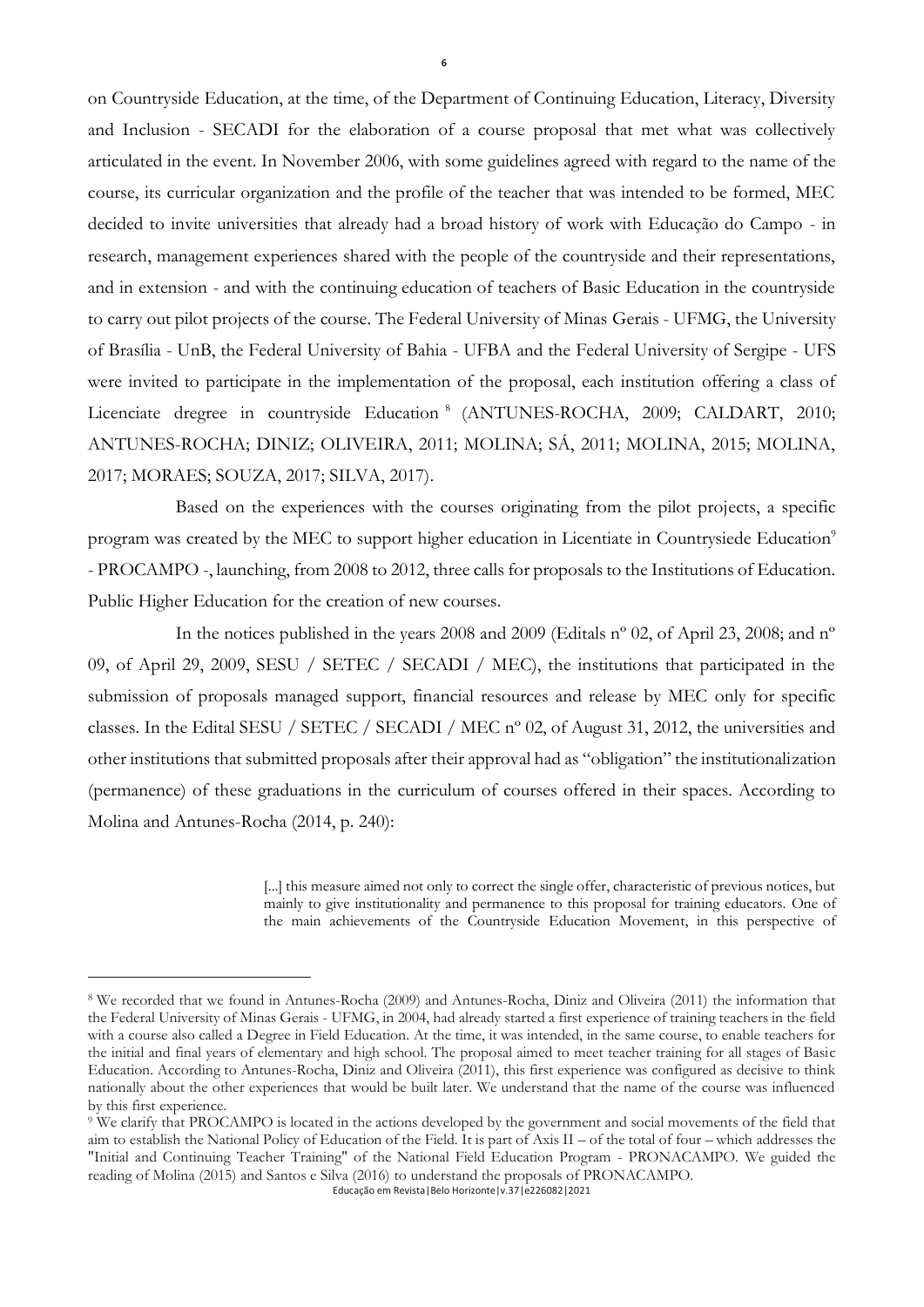permanence, was the winning of 600 teaching vacancies within the scope of higher education to offer these degrees<sup>10</sup>.

In order to participate in the Public Notice under discussion, the candidate institutions had to contemplate the submission of proposals with some criteria that, as a rule, were produced based on the guidelines sent by the committee that drafted the document. The defined criteria considered, according to Molina (2015), the referrals from the Countryside Education Movement.

Strictly speaking, it was advised that the Pedagogical Projects of the Courses<sup>11</sup>, the main documents for evaluating the proposals, should, when built:

> a) consider the specific social and cultural reality of the populations to be benefited, and should be prepared with the participation of the Countryside Education State Committees / Forums, where applicable, and of the state and municipal education systems;

> b) provide for the criteria and instruments for a specific selection in order to contribute to meeting the demand for higher education of teachers in countryside countryside schools, with priority for those in effective exercise in the final years of elementary and high school in the education networks. teaching;

> c) present curricular organization in stages equivalent to regular semesters completed in the Alternation Scheme between Tempo-Escola and Tempo-Comunidade [...];

> d) present a diagnosis of the demand within the scope of elementary and high school in the communities to be benefited by the project, as well as the profile and social, cultural and economic characteristics of their populations;

> e) present a curriculum organized by areas of knowledge - [...] (i) Languages and Codes; (ii) Human and Social Sciences; (iii) Natural Sciences, (iv) Mathematics and (v) Agricultural Sciences [...] (BRASIL, 2012, p. 2).

Based on what was discussed, we understand that there are aspects to be questioned and thought about about these courses. The first of them is the fact that the training of teachers in the countryside is based on a curriculum and a proposal for teacher training organized by large "areas of knowledge". About this, Caldart (2010) points out two arguments that justify them: at first, it was thought that disciplinary curricula, a historical model in undergraduate courses, would not respond to the profile of the Countryside Education teacher that was intended to be formed. It was thought about a profile of teachers to work in teaching by areas of knowledge in the final years of Elementary School and in High School, for the management of school educational processes and for the management of community educational processes in countryside areas (CALDART, 2010; BRASIL, 2012).

As the courses were being designed to meet the training of teachers for the final years of Elementary and Secondary Education, the context in which these teachers worked / could work was highlighted. In many schools in the countryside, the number of students in the communities is insufficient for the formation of a number of classes in the final years of elementary and high school that accounts

<sup>&</sup>lt;sup>10</sup> The 600 teacher vacancies were distributed in the number of 15 vacancies for each approved course. In addition to the 600 vacancies for public competition of effective teachers for the institutions, each course received vacancy codes for public tender of effective technical-administrative to help in its maintenance and implementation (BRASIL, 2012).

<sup>&</sup>lt;sup>11</sup> At the moment of submission of the proposals, the applicant institutions would have to send, in the documentation, a form completed with the approval of the councils and/or representative bodies of the institutions signed by the rectors. Next to the form, he should follow the Pedagogical Project of the Course that met the requirements of the Notices (2008, 2009 and 2012).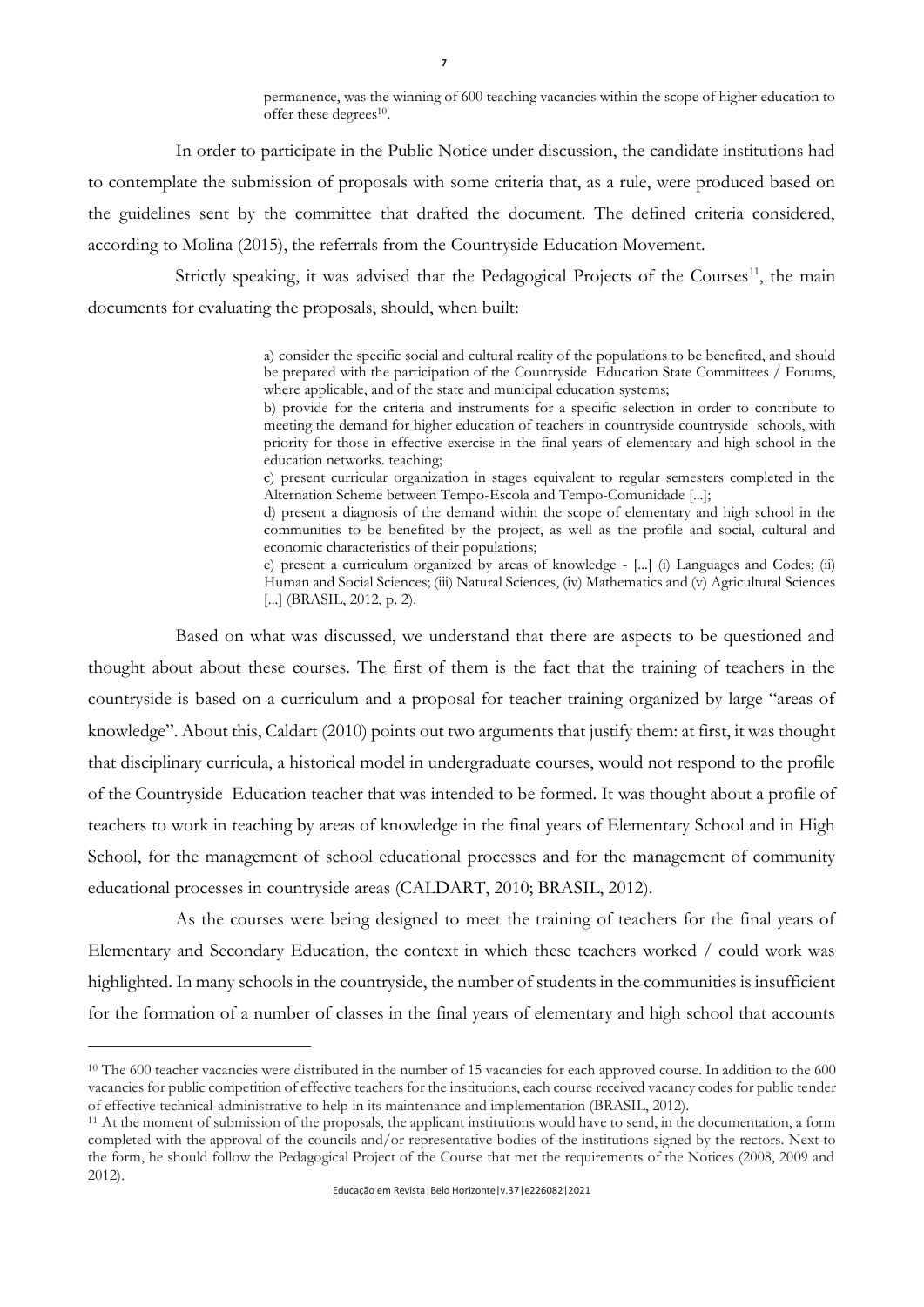for the total workload of the teacher in specific subjects. Educational institutions in the countryside, by weight, offer only the early years of elementary school and early childhood education.

**8**

By training teachers by "areas of knowledge", it would be easier to create new schools in the field with a complete offer of Basic Education, since professionals, being qualified in "areas of knowledge", could teach in more than one discipline in the same training institution. This would also facilitate the strengthening of a more interactive and integrated work in Education, overcoming curricular fragmentation in schools and their departure from reality issues, something criticized, according to Caldart (2010), in the Rural Education Movement (ANTUNES-ROCHA , 2009; CALDART, 2010; CALDART, 2011; BARBOSA, 2012; MOLINA, 2015; MORAES; SOUZA, 2017).

Another justified argument for the construction of a curriculum and a training proposal in large "areas of knowledge" was in the sense that it would be very difficult, according to Caldart (2011, p. 106 - 107), "to approve the necessary subversions in logic "of the courses in the appropriate instances - MEC and universities -," in view of the broader training objectives<sup>12</sup> that were in debate ", which could have as implication the non-acceptance of the counryside approach or its misinterpretation (CALDART, 2011). The Countryside Education Movement understands the countryside as a living, multifaceted and plural space. A disciplinary degree would fragment the conditions for exploring and conceiving it in its diversity. We illustrate our statement through Arroyo (2005, p. 10), when he says:

> The countryside does not develop in the fragmented logic with which technical rationality describes the cities, where each institution and professional field is trained to cope with a cut in the social. In the countryside, in the productive forms in which the different peoples organize themselves, everything is extremely articulate. Social movements perceive and respect this organically irrevocable productive, social and cultural dynamic. The productive, sociability, education and culture are so interwoven that their professionals and their institutions must be capable of total interventions.

´Therefore , it was understood that, through the formation of a curriculum and a formative proposal organized in large "areas of knowledge", it would be possible to achieve the training of teachers that corresponded to the ideal of education in thesis defended by the Movement of countryside Education : an education that sees the countryside as the territory of work, life and the existence of subjects in the countryside (CALDART, 2010; RODRIGUES, 2010; MOLINA, 2015). We conclude that, with the emphasis of a curriculum and a training proposal for LEDOC organized in large "areas of knowledge", an anti-disciplinary position was not assumed for the courses. The work in "areas of knowledge" in LEDOC is not done with the exclusion of disciplines, it aims to place them in another

<sup>&</sup>lt;sup>12</sup> The more general objectives are consistent with the construction of a course linked to the education project defended by the social movements of the field, which was not always compatible with the formative proposals of the existing degrees in the educational area (CALDART, 2011).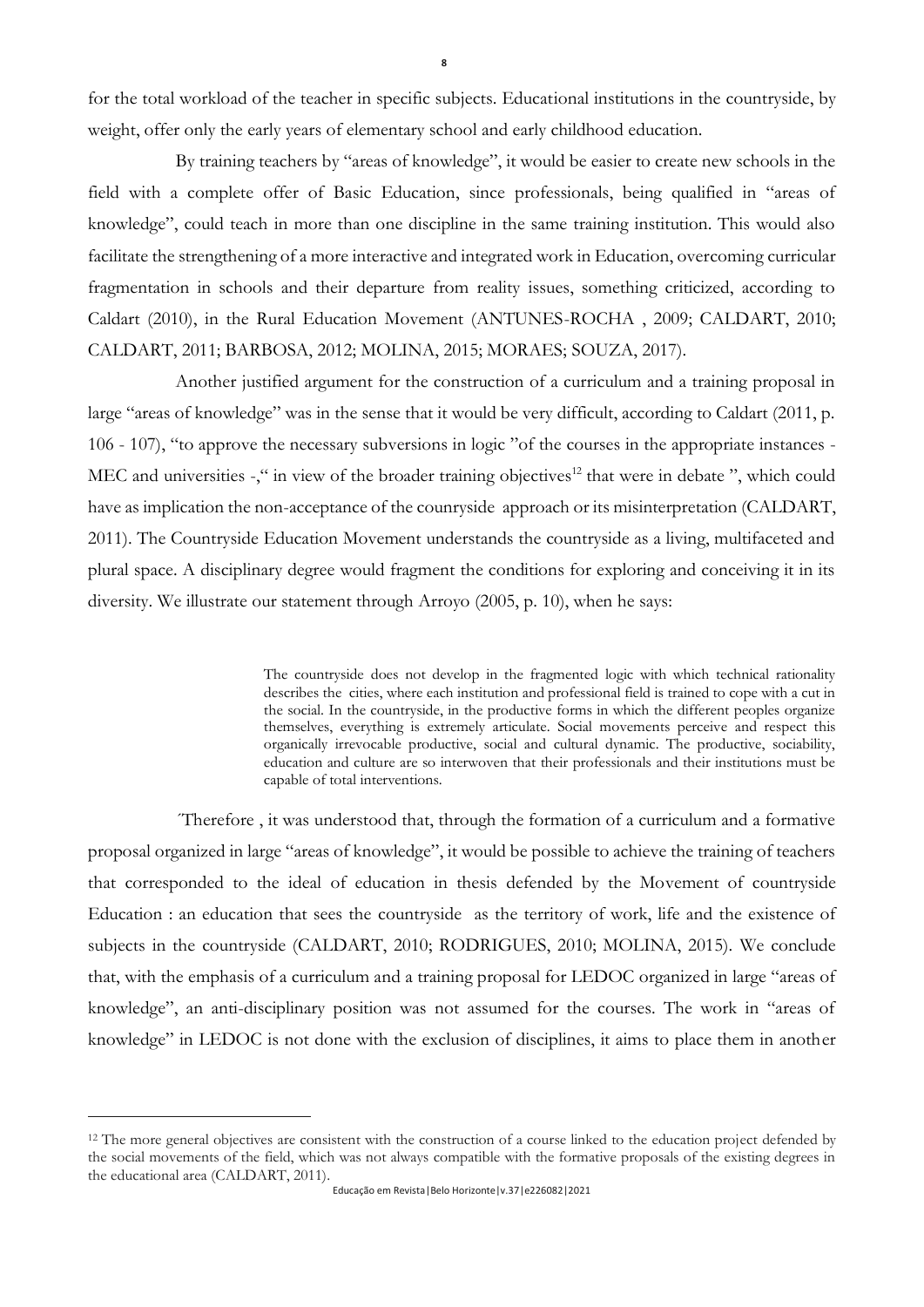perspective of acting with knowledge (CALDART, 2010; RODRIGUES, 2010), in an attempt to enable greater inter / transdisciplinarity, contextualization and dialogue between different areas.

Having made these problematizations about the training of teachers in the countryside by "areas of knowledge", we proceed with the discussion of the second aspect oriented to the formative proposals of the LEDOC courses. The aspect related to the fact that the curricular organization of the courses focuses on Pedagogy of Alternation draws our attention. It was to be expected that an educational proposal produced with the subjects of the countryside would excel in this educational methodological perspective.

Molina (2015, p. 152) argues that the option for Pedagogy of Alternation aims to revive the intrinsic relationship between education and reality in teacher education processes. Believes that "this methodology [...] also intends to prevent the entry of young people and adults in Higher Education to reinforce the alternative of stopping living in the countryside, as well as to facilitate access and permanence in the course of teachers working in Schools do Campo ", enabling articulation between theory and practice in the daily reality of the reality in which the student lives.

We understand that, in addition to the characteristics described by Molina (2015), the option for the curricular organization founded on Pedagogy of Alternation in LEDOC is a fundamental component in the development of research-oriented training practices, an indispensable component in teacher education processes that envision the understanding of reality and its forming elements (BRITTO; SILVA, 2015; MOLINA, 2017). We identified in Hage, Silva and Brito (2016, p. 159) important notes about the pedagogical work that is based on the Pedagogy of Alternation in LEDOC. For the authors:

> Alternation is an instrument that brings the university closer to the processes of knowledge production that take place in the real contradictions in which the subjects materialize their life in rural territories. It is understood as a strategy that causes substantive changes in the hegemonic way of producing and socializing knowledge, resulting from the dialogue between school / academic content and the knowledge acquired in the productive and cultural practices of subjects in the countryside, articulating knowledge from different traditions: work, science and culture, advancing in the perspective of interdisciplinarity and transdisciplinarity by incorporating the knowledge of peasants in school.

The last aspect relevant to LEDOC courses refers to the defense of the participation of collective organizations from the countryside – countryside social movements, countryside education professionals, state and municipal countryside education forums and committees - in the construction of training proposals. This aspect has been defended by the collective of countryside education subjects since the moment when Educação do Campo started its consolidation struggle in the Brazilian education agenda (as a national education movement, in 1998) (MOLINA, 2017). In our perception, this characteristic is the one that most differs the education proposals developed by the countryside people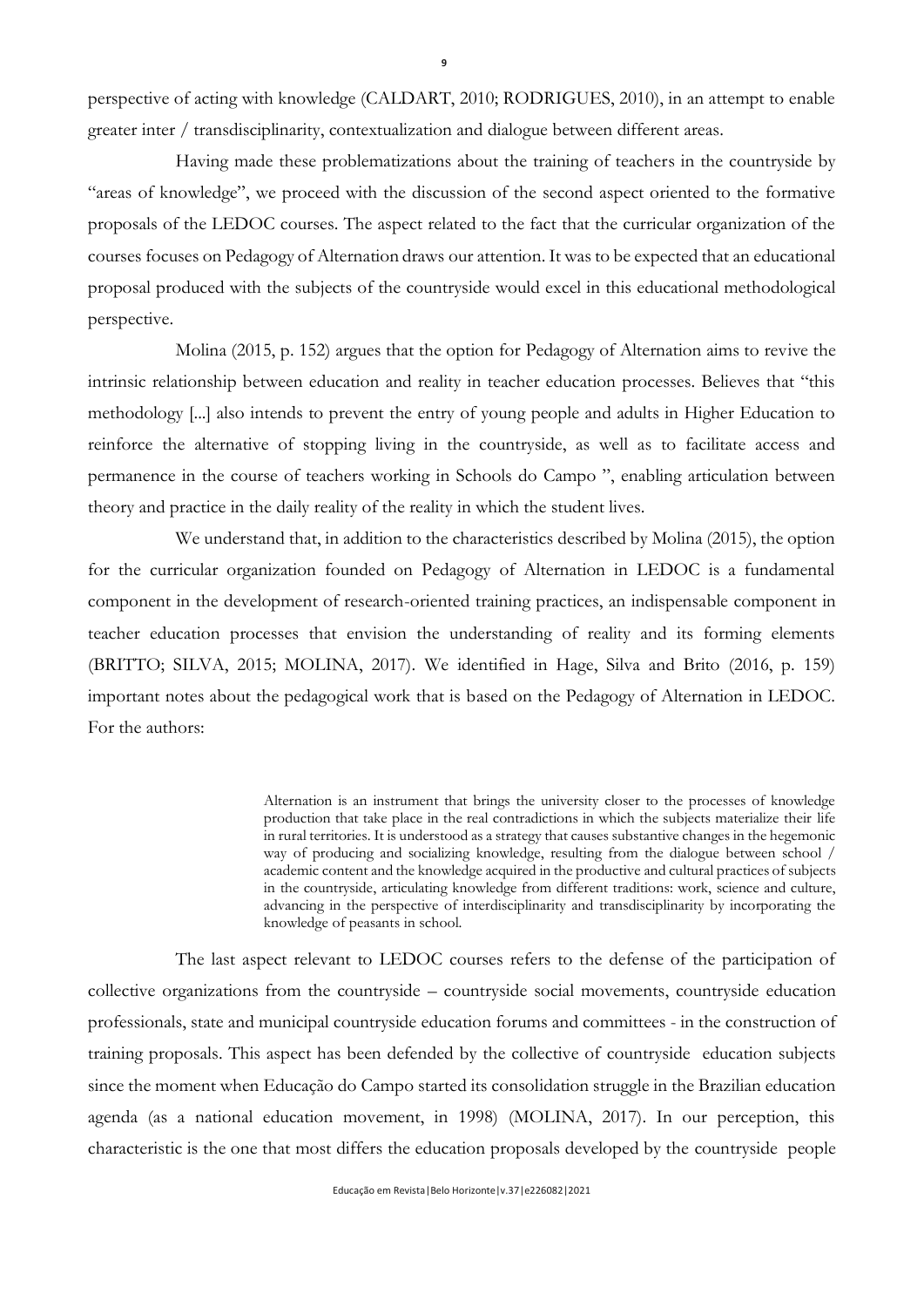in relation to other segments of Education. The countryside social movements think that it is unimaginable to develop training actions, regardless of which stages or levels of education, without the effective participation of the countryside people (MOLINA; ANTUNES-ROCHA, 2014; MOLINA, 2015).

#### **METHODOLOGY**

After discussing, in brief notes, the context of the creation of LEDOC in Brazil, as well as about some characteristics immanent to these graduations, we will highlight, from now on, the main methodological procedures of this study. For its realization, as we explained at another point in the text, we have the information provided in the Database of e-MEC, in 2019, about the Licentiate Degrees (Interdisciplinary) in countryside Education. Thus, we carry out the following procedures:

a) Collection of information on LEDOC in the e-MEC Database based on four dimensions, namely: 1) number of courses by Region, State and training institution; 2) period of implementation of the graduations; 3) nature of the degrees (if they are registered as interdisciplinary or not); and 4) location of the courses within the training institutions<sup>13</sup> (if they are operating on the central campuses of the IPES offering the courses or if they are located on the campuses outside the central ones).

With this procedure, it was possible to apprehend understandings about how LEDOCs are presented in the national territory. In this logic, we build understandings about the distribution of the Courses in each Region, State and Institution that offers the degrees, as well as about the year of implementation in each context and the nature of the degrees (whether they are interdisciplinary or not) by institution. It is worth mentioning that the information obtained from the e-MEC Database was collected by the Brazilian State and by registered course. In this sense, data collection required a lot of efforts. We also add that we consider in the analysis the courses registered as regular (permanent) in the Brazilian IPES, which are marked as "in operation" in 2019. The registered graduations that do not claim to be carrying out activities in that year, have not been validated in research.

b) Visit to the websites of Brazilian IPES that offer the courses attested in the e-MEC Database.

<sup>&</sup>lt;sup>13</sup> With this aspect, it was possible to identify whether the courses are concentrated in metropolitan cities or if they have expanded through inland locations of the Brazilian states.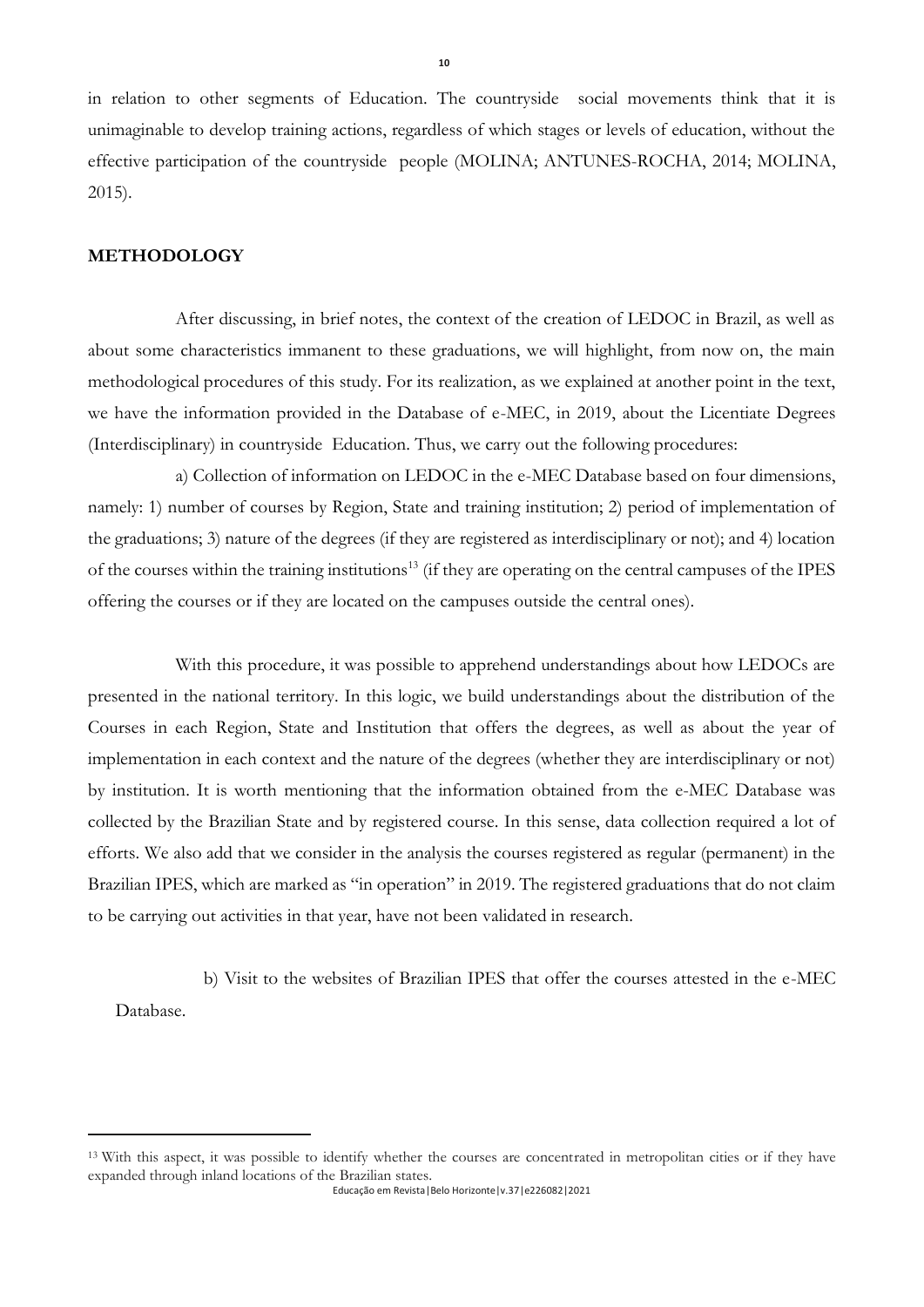From this procedure, we confirm the information available in the e-MEC Database. In all, we found some divergences between what was on the online page of each institution offering courses and the information provided in the e-MEC. This procedure in the study aimed to correct possible inconsistencies about the information registered in the e-MEC Database regarding LEDOC, while allowing a closer reading of the reality of the courses in operation in the country.

c) Quantitative analysis of the data collected in the e-MEC database.

With the information organized about the documentary survey in the e-MEC Database, we systematized the data in graphs and in a table for analysis of the studied reality. At the same time, we interpreted the data presented in the graphs and the table, considering the meanings that the data infer from the objective of the study: to analyze the expansion of (Interdisciplinary) Licentiate Degrees in countryside Education in the Brazilian context, paying attention to the number of courses per Region, State and training institution, the period of implementation of degrees, the nature of degrees (whether registered as interdisciplinary or not), and the location of courses within training institutions.

We explain that, before the documentary survey, we contacted, in 2017, the board, at the time, of the Department of Continuing Education, Literacy, Diversity and Inclusion - SECADI, with the intention of seeking information on the expansion of the courses, responsible entity, in the initial moment, for managing the process of implementing degrees in the country and for mediating relations between the institutions offering the courses and the Ministry of Education - MEC. Likewise, we clarify that the documentary survey was carried out, initially, in the year 2017. In the year 2019, we carried out a new documentary survey with the intention of checking the data obtained in the first survey (year 2017) and updating them. Thus, in this study, we demarcate the year 2019 as the landmark for the construction of the research.

## **EXPANSION OF LEDOC IN PUBLIC INSTITUTIONS OF HIGHER EDUCATION IN BRAZIL - WHAT SCENARIOS?**

Educação em Revista|Belo Horizonte|v.37|e226082|2021 During the planning period of the proposal for the creation of (Interdisciplinary) licentiate degrees in Countryside Education - years 2005, 2006 and 2007 - something that was conceived by the Countryside Education Movement and defended by representatives of this collective in the Higher Education Chamber - CES , in the National Education Council - CNE and in other instances in the MEC, in which the pre-established guidelines for the training proposals of the courses were processed, refers to the implementation of this type of graduation in public institutions of higher education in all regions of the country. The Movement of Countryside Education defended the need for the creation of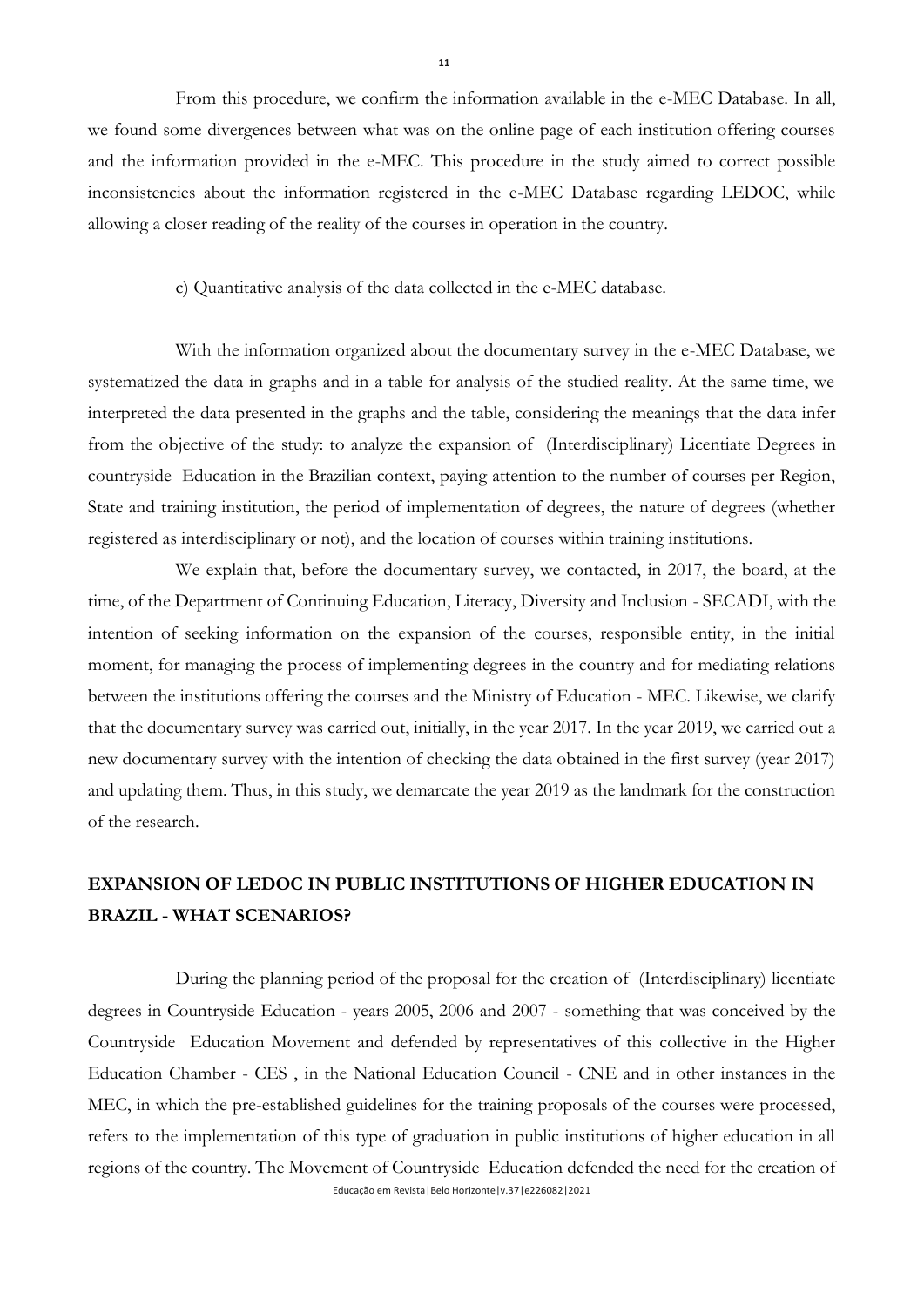LEDOCs throughout the country, stressing that the regularity of courses in educational institutions would only have the strength to achieve the objective of achieving a permanent public policy for initial training of countryside teachers if it were possible to create these degrees, covering the maximum number of Brazilian institutions and regions.

The expansion of LEDOC was seen in that period as a relevant advance of the principles of Countryside Education in the context of Higher Education (MOLINA, 2015). Consequently, the aspect first contemplated in the developed research was the distribution of LEDOC courses throughout the country. We systematize the information found in Graph 1:





Source: Authors' data supported by the information available on the e-MEC Database, 2019.

The panorama elucidated in Graph 1 shows that the (Interdisciplinary) licentiate degree in Countryside Education are present in the five Brazilian regions in a more or less equitable way, since the Northeast (11), South (11) and North (10) Regions have the number of courses very close; we found 45 regular LEDOCs (in operation) in the country. The distribution of these degrees does not take place equally in the Southeast Region, which has 8 courses, and in the Central-West Region, which has 5 courses.

It should be remembered that the North and Northeast Regions, according to data from the 2010 INEP / MEC School Census, are the territorial spaces in Brazil that have the greatest lack of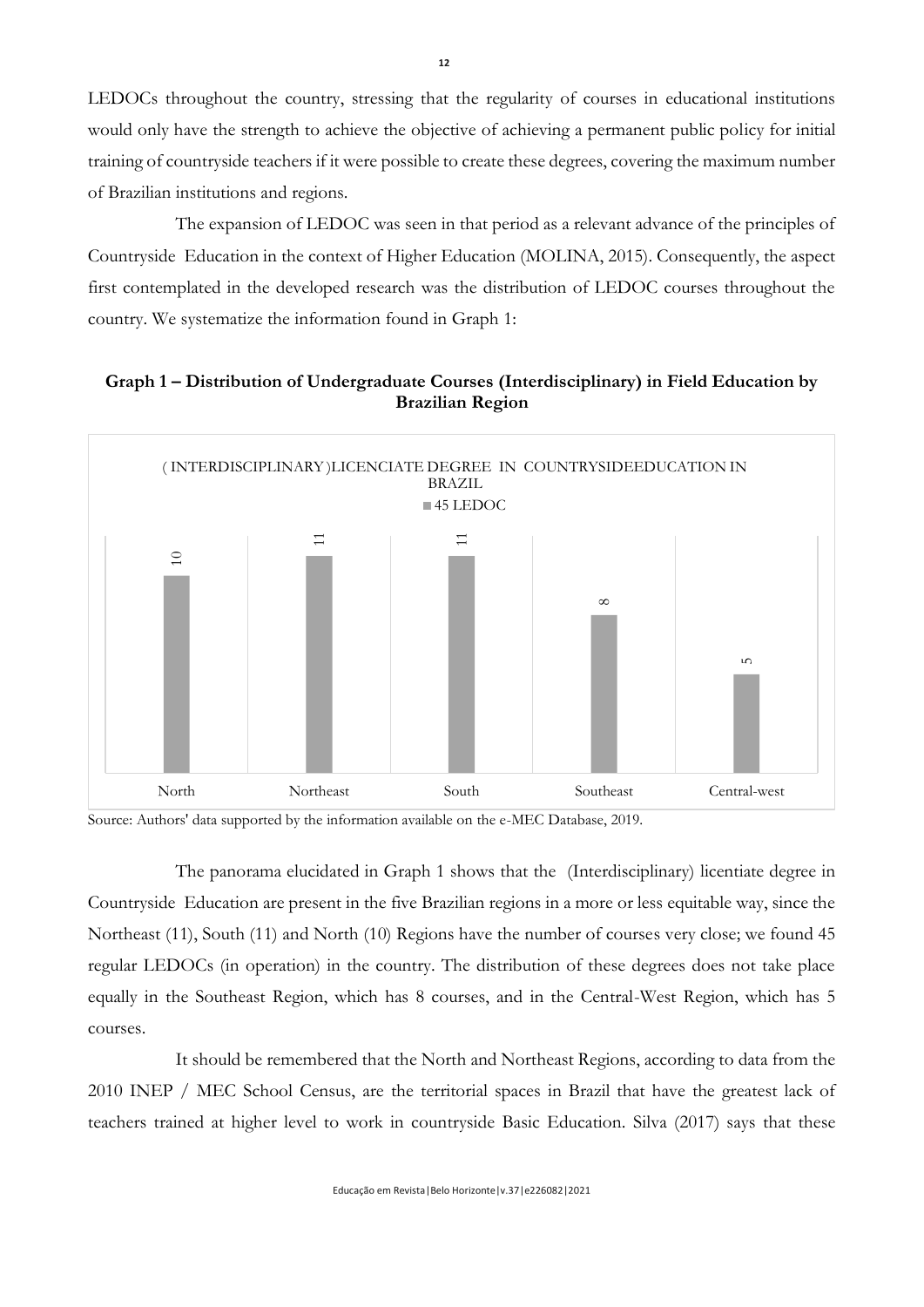contexts were the ones that suffered the most in the formation of Brazilian society, in educational terms, with the absence of actions and public policies for countryside populations.

In the distribution of courses by State of the Federation, we noticed that the Northeast Region has regular courses in five States, namely: Bahia (02); Maranhão (02); Paraíba (01); Piauí (04) and Rio Grande do Norte (02). In the State of Ceará, we have two LEDOC courses in place at the State University of Ceará - UECE (01) and at the Regional University of Cariri - URCA (01), as well as in the States of Alagoas (01), at the State University of Alagoas - UNEAL, and Bahia (01), at the State University of Bahia - UNEB<sup>14</sup>. However, they are registered in the MEC as teacher training projects originating from the SESU/SETEC/SECADI/MEC Publications, from 2008 and 2009, which, at the time, made available, as discussed in the previous moment, the opening of courses in the form of teacher training with the possibility of offering a class. We confirm that these calls for proposals allowed the submission of proposals from state universities, which did not happen with the call for proposals published in 2012<sup>15</sup>.

In the South Region, we find Licentiates (Interdisciplinary) in countryside Education in the three States that constitute it, distributed in the following perspective: Paraná (04); Rio Grande do Sul (06) and Santa Catarina (01). Unlike the Northeast, we did not find courses in the form of teacher training projects offered in state institutions; however, we realize that there are two courses in the State of Rio Grande do Sul - one at the Federal University of Pelotas - UFPEL - and one at the Federal University of Santa Maria - UFSM, offered in the Distance Education modality, a situation that we have not identified in other regions and Brazilian states.

We inform that, in the total of courses in the South Region (11), we do not consider LEDOC in the distance learning modality. We understand, according to information available on the UFPEL website, that the LEDOC offered by it has different training objectives from other courses in the country, given that it emphasizes the training of teachers in the countryside for Early Childhood Education, for the early years of Elementary Education and for Youth and Adult Education. Another heavy aspect for this decision is in line with the fact that we do not apprehend information about the two courses available - LEDOC/UFPEL and LEDOC/UFSM<sup>16</sup> - being permanent degrees or teacher training projects with time set for completion.

of elementary school and for high school.

<sup>&</sup>lt;sup>14</sup> Both institutions started with the offer of classes in the years 2010 and 2011. By the year 2017, when we started the documentary survey presented, these classes had not completed, according to information provided on the pages of the institutions offering the courses.

<sup>15</sup> All state institutions that offer the Degree (Interdisciplinary) in Field Education, as a teacher training project, are part of the SESU/SETEC/SECADI/MEC Selection Notices, 2008 and 2009. In all, there are five state institutions in Brazil, four in the Northeast Region – URCA, UECE, UNEAL and UNEB – and one in the Southeast Region – at the State University of Taubaté - UNITAU. We find information about these courses at: http://pronacampo.mec.gov.br/images/pdf/formacao\_continuada\_licenciatura\_educ\_campo\_09052016.pdf. <sup>16</sup> In reading records on the UFSM page, we understand that LEDOC/UFSM emphasizes teacher education for the final years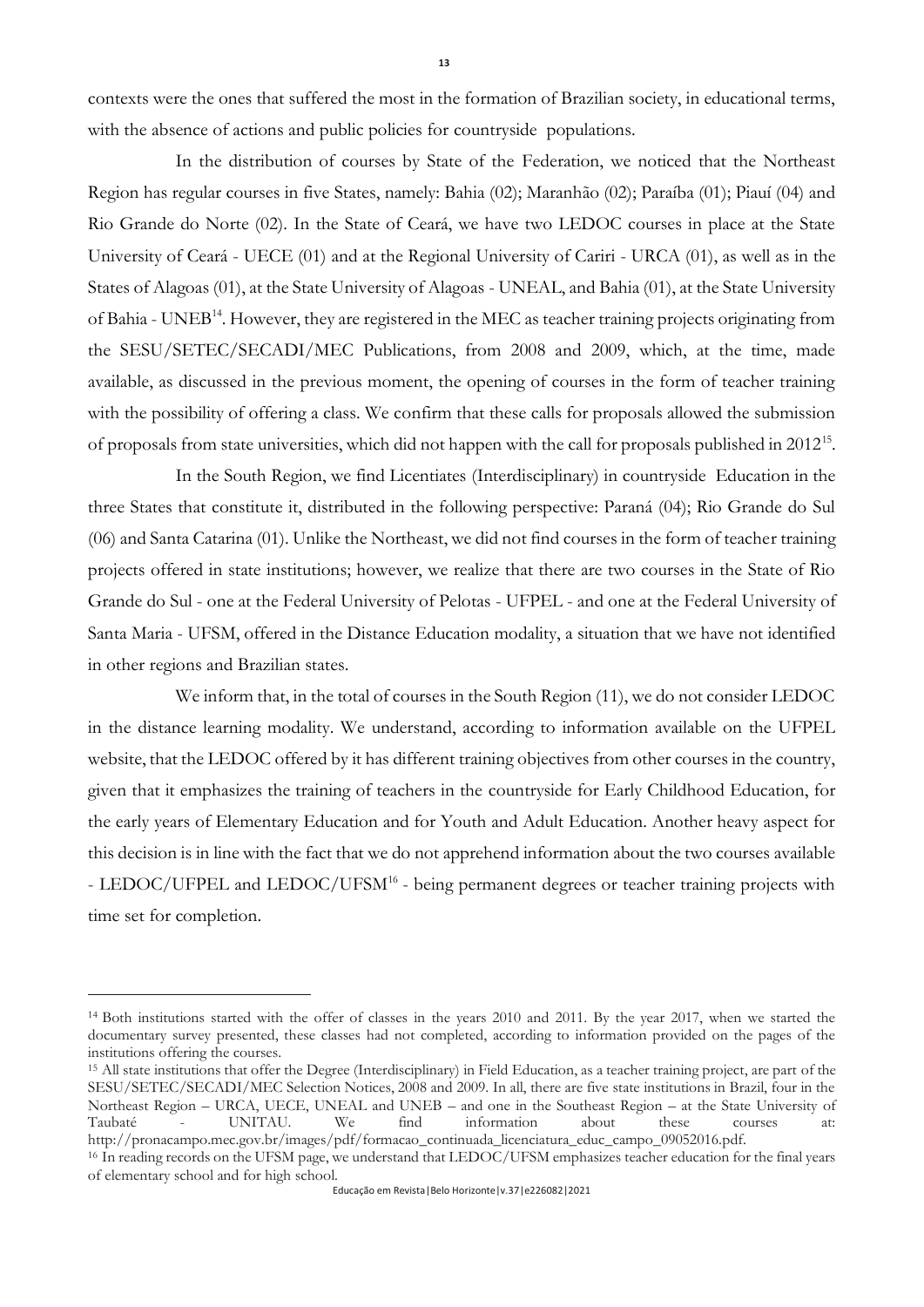Molina (2015), when speaking about the expansion of countryside teacher training in the last decades, warns about the possible dangers that the modality of Distance Education can bring to countryside Education. One of the goals that MEC prescribed when it created the National Countryside Education Program - PRONACAMPO, which attempted to train 45 thousand countryside teachers between the years 2012 and 2014 based on the actions of the Support Program for Higher Education in Education do Campo - PROCAMPO, was the offer of degrees in distance learning. However, the Countryside Education Movement considered this proposition to be inadequate, due to the thought that the specificities of Countryside Education would not have space in the course of teacher training processes (MOLINA, 2015).

Continuing with the exposure of the LEDOC expansion in Brazil, we observed that, in the North Region, there are 10 regular courses. Of the seven states that make up the region, five are offered degrees. In Pará, there are five courses, in Tocantins, there are two degrees and, in the States of Amapá, Roraima and Rondônia, there is also one course. It is worth noting the fact that, in the State of Amazonas, the largest federative space in Brazil, we did not find any course, as well as in the State of Acre. Both contexts are references in the country regarding the diversity of population groups in the countryside.

The Southeast Region presents 08 permanent courses. In three states, of the four that form it, we find LEDOC. In the State of Minas Gerais, there are 04 degrees, followed by the States of Rio de Janeiro - 02 courses - and Espírito Santo - 02 degrees. We were surprised by the failure to register regular Licentiate (Interdisciplinary) courses in Countryside Education in the State of São Paulo. Because it contemplates, in the country, a high number of university students and also for being a reference in the national scenario in relation to the expansion of Higher Education in the last decades, as well, due to the educational quality of its public Higher Education Institutions - such as the University of São Paulo - USP -, we expected, the predominance of these graduations in the context under debate. Similarly to the States of Ceará, Bahia and Alagoas, we identified an LEDOC course at the State University of Taubaté - UNITAU, however, not as a permanent degree, but as a teacher training project<sup>17</sup>.

To conclude the discussion on the distribution of LEDOC Courses by Brazilian regions, we discuss the number of regular courses in the Midwest Region. We identified 05 degrees in this federative context, subdivided into two states: Goiás and Mato Grosso do Sul, both with two courses; and in the Federal District, which adds a course.

We did not find any documentary records, either in the academic literature or in the official documents of the Ministry of Education - MEC, which justify the distribution of these degrees in Brazilian states and regions. Through the documentary research developed, we found Licentiates

<sup>17</sup> We suggest reading audi's dissertation study (2015). The author investigated the initial teacher training of the class of the Graduate Course in Field Education of UNITAL. This course began academic activities in 2011 and, until the period of 2015, had not completed the formation of the contemplated class.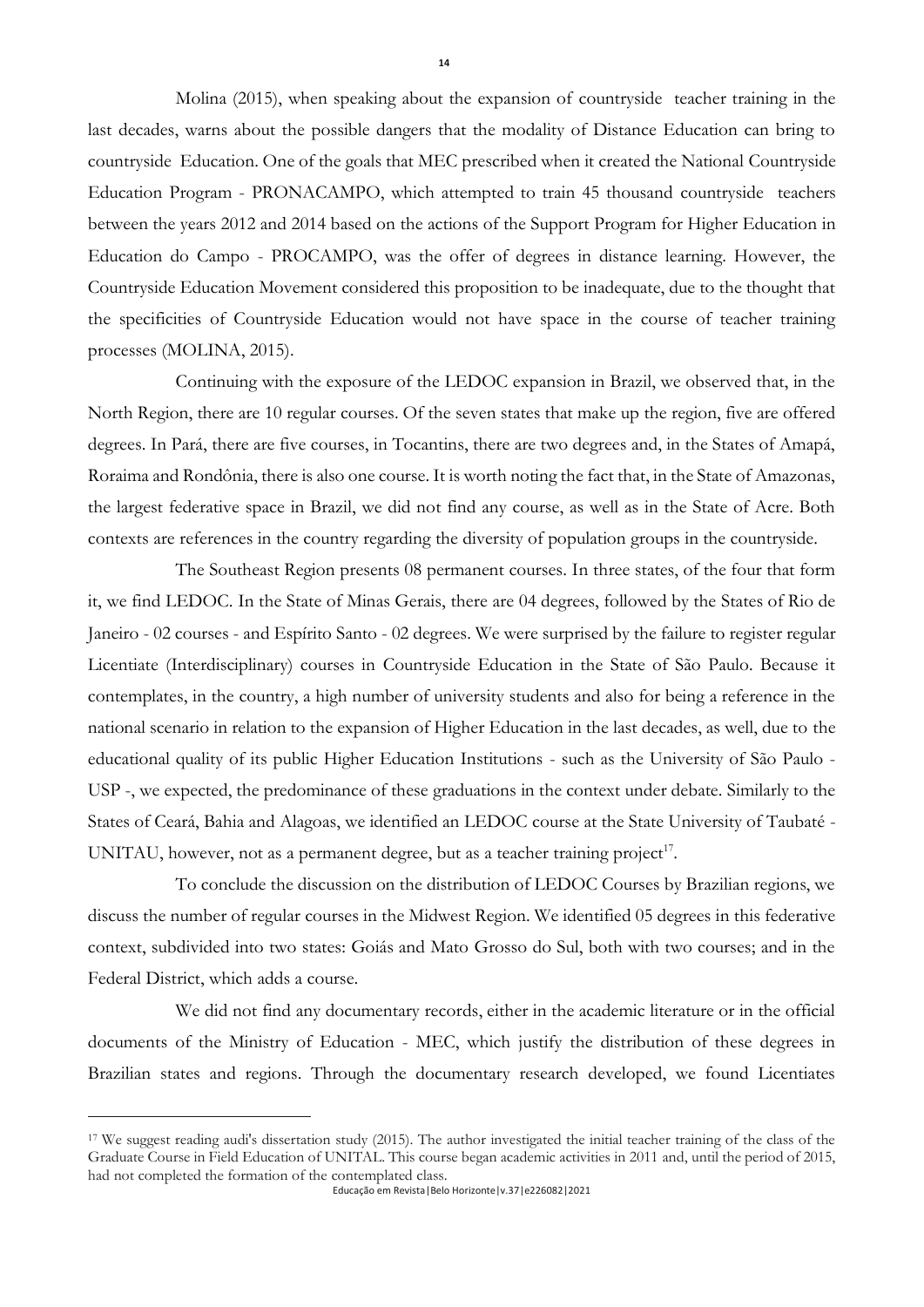(Interdisciplinary) in Countryside Education regular in the IPES of 18 Federative States and the Federal District. Only in the States of Alagoas, Amazonas, Acre, Ceará, Mato Grosso, Pernambuco, São Paulo and Sergipe do we not identify permanent courses enrolled in the e-MEC (in operation).

The interpretation extracted from the presented reality leaves us with the understanding that the number of existing courses in the Regions and in the Brazilian States, with the passage of time, can lead to positive developments for the Countryside Education scenario at national level if embodied in the process implementation of the courses the guidelines sent in the Notice that supported its creation. Mainly, the recommendations that delegate that the training of countryside teachers must be carried out in close connection with the institutions and communities of the countryside, as well as with the different organized collectives of Countryside Education (BRASIL, 2012; MOLINA, 2015).

Detailing the distribution of LEDOC in Brazil, we ordered a box with information about the organization of the courses by IPES and by localities in Brazilian regions and states:

| <b>NORTHEAST REGION - 11</b> |                                                                      |                              |                                                                                                             |  |  |
|------------------------------|----------------------------------------------------------------------|------------------------------|-------------------------------------------------------------------------------------------------------------|--|--|
| <b>States</b>                | Public<br>of<br>institutions<br>higher Education                     | Cities                       | $\sigma$<br>Total<br>licentiate<br>for<br>degrees<br>each<br>of Higher<br>Institution<br>Education (IPES)   |  |  |
| <b>BA</b>                    | <b>UFRB</b>                                                          | Amargosa<br>Feira de Santana | 02                                                                                                          |  |  |
| MA                           | <b>UFMA</b>                                                          | Bacabal                      | 01                                                                                                          |  |  |
|                              | <b>IFMA</b>                                                          | São Luís                     | 01                                                                                                          |  |  |
| PB                           | <b>UFCG</b>                                                          | Sumé                         | 01                                                                                                          |  |  |
| PI                           | <b>UFPI</b>                                                          | Bom Jesus                    | 04                                                                                                          |  |  |
|                              |                                                                      | Floriano                     |                                                                                                             |  |  |
|                              |                                                                      | Picos                        |                                                                                                             |  |  |
|                              |                                                                      | Teresina                     |                                                                                                             |  |  |
| <b>RN</b>                    | <b>UFERSA</b>                                                        | Mossoró                      | 01                                                                                                          |  |  |
|                              | <b>IFRN</b>                                                          | Canguaretama                 | 01                                                                                                          |  |  |
| <b>SOUTH REGION -11</b>      |                                                                      |                              |                                                                                                             |  |  |
| <b>States</b>                | institutions<br>Public<br>$\overline{\text{of}}$<br>higher Education | Cities                       | licentiate<br>$\sigma$ f<br>Total<br>for<br>degrees<br>each<br>Institution of<br>Higher<br>Education (IPES) |  |  |
| PR                           | <b>UFPR</b>                                                          | Matinhos                     | 01                                                                                                          |  |  |
|                              | <b>UFFS</b>                                                          | Laranjeiras do Sul           | 02                                                                                                          |  |  |
|                              | <b>UTFPR</b>                                                         | Dois Vizinhos                | 01                                                                                                          |  |  |
| <b>RS</b>                    | IFFarroupilha                                                        | Jaguari                      | 01                                                                                                          |  |  |

**Box 1 - Degree (Interdisciplinary) in Countryside Education in Brazilian States and Public Institutions of Higher Education**

Educação em Revista|Belo Horizonte|v.37|e226082|2021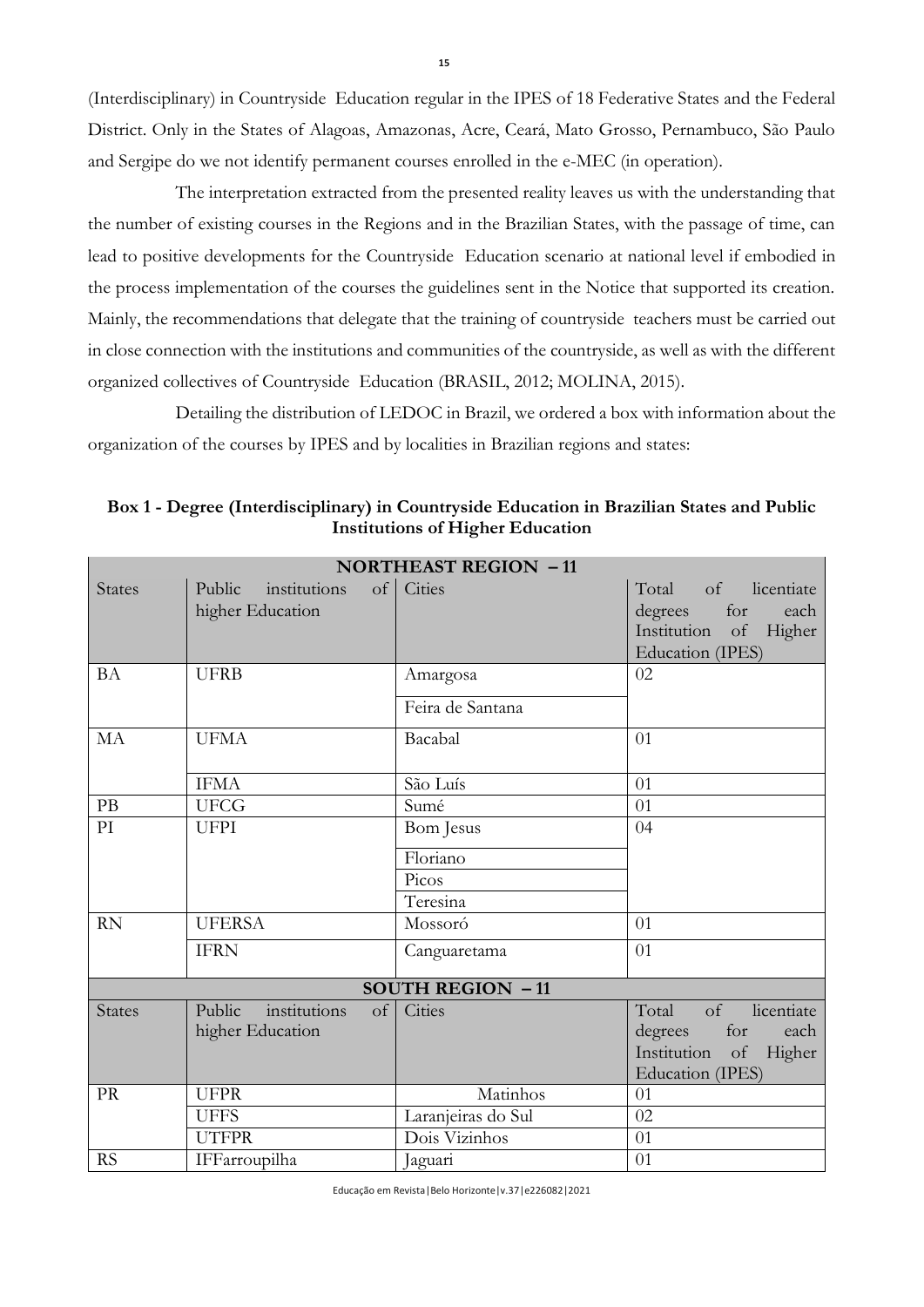|                          | <b>UNIPAMPA</b>                                             | Dom Pedrito                                   | 01                                                                                                             |  |  |  |
|--------------------------|-------------------------------------------------------------|-----------------------------------------------|----------------------------------------------------------------------------------------------------------------|--|--|--|
|                          |                                                             |                                               |                                                                                                                |  |  |  |
|                          | <b>FURG</b>                                                 | São Lourenço do Sul                           | 01                                                                                                             |  |  |  |
|                          | <b>UFFS</b>                                                 | Erechim                                       | 01                                                                                                             |  |  |  |
|                          | <b>UFRGS</b>                                                | Porto Alegre                                  | 02                                                                                                             |  |  |  |
|                          |                                                             | Tramandaí                                     |                                                                                                                |  |  |  |
| <b>SC</b>                | <b>UFSC</b>                                                 | Florianópolis                                 | 01                                                                                                             |  |  |  |
| <b>NORTH REGION - 10</b> |                                                             |                                               |                                                                                                                |  |  |  |
| <b>States</b>            | institutions<br><sub>of</sub><br>Public<br>higher Education | Cities                                        | <sub>of</sub><br>licentiate<br>Total<br>for<br>degrees<br>each<br>of Higher<br>Institution<br>Education (IPES) |  |  |  |
| AP                       | <b>UNIFAP</b>                                               | Mazagão                                       | 01                                                                                                             |  |  |  |
| PA                       | <b>UFPA</b>                                                 | Abaetetuba                                    | 03                                                                                                             |  |  |  |
|                          |                                                             | Altamira                                      |                                                                                                                |  |  |  |
|                          |                                                             | Cametá                                        |                                                                                                                |  |  |  |
|                          | <b>UNIFESSPA</b>                                            | Marabá                                        | 01                                                                                                             |  |  |  |
|                          | <b>IFPA</b>                                                 | (Multicampi)                                  | 01                                                                                                             |  |  |  |
| TO                       | <b>UFT</b>                                                  | Arraias                                       | 02                                                                                                             |  |  |  |
|                          |                                                             | Tocantinópolis                                |                                                                                                                |  |  |  |
|                          | <b>UNIR</b>                                                 | Rolim de Moura                                | 01                                                                                                             |  |  |  |
| RO                       |                                                             |                                               |                                                                                                                |  |  |  |
| RR                       | <b>UFRR</b>                                                 | Boa Vista                                     | 01                                                                                                             |  |  |  |
|                          | <b>SOUTHEAST REGION - 08</b>                                |                                               |                                                                                                                |  |  |  |
| <b>States</b>            | Public<br>institutions<br><sub>of</sub><br>higher Education | Cities                                        | licentiate<br>of<br>Total<br>for<br>degrees<br>each<br>of<br>Higher<br>Institution<br><b>Education</b> (IPES)  |  |  |  |
| CfES                     | <b>UFES</b>                                                 | São Mateus                                    | 02                                                                                                             |  |  |  |
|                          |                                                             | Vitória                                       |                                                                                                                |  |  |  |
| MG                       |                                                             |                                               |                                                                                                                |  |  |  |
|                          |                                                             |                                               |                                                                                                                |  |  |  |
|                          | <b>UFMG</b>                                                 | Belo Horizonte                                | 01                                                                                                             |  |  |  |
|                          | <b>UFVJM</b>                                                | Diamantina                                    | 01                                                                                                             |  |  |  |
|                          | <b>UFTM</b>                                                 | Uberaba                                       | 01                                                                                                             |  |  |  |
|                          | <b>UFV</b>                                                  | Viçosa                                        | 01                                                                                                             |  |  |  |
| RJ                       | <b>UFF</b>                                                  | Santo Antônio de Pádua                        | 01                                                                                                             |  |  |  |
|                          | <b>UFRRJ</b>                                                | Seropédica<br><b>CENTRAL-WEST REGION - 05</b> | 01                                                                                                             |  |  |  |
|                          |                                                             |                                               |                                                                                                                |  |  |  |
| <b>States</b>            | Public<br>institutions<br><sub>of</sub><br>higher Education | Cities                                        | of<br>Total<br>licentiate<br>degrees<br>for<br>each<br>Institution<br>Higher<br>of<br>Education (IPES)         |  |  |  |
| GO                       | <b>UFG</b>                                                  | Catalão                                       | 02                                                                                                             |  |  |  |
|                          |                                                             | Cidade de Goiás                               |                                                                                                                |  |  |  |
| MS                       | <b>UFMS</b>                                                 | Campo Grande                                  | 01                                                                                                             |  |  |  |
|                          | <b>UFGD</b>                                                 | Dourados                                      | 01                                                                                                             |  |  |  |

Source: Authors' data supported by the information available on the e-MEC Database, 2019.

Educação em Revista|Belo Horizonte|v.37|e226082|2021 The 45 regular (Interdisciplinary) Degree Courses in Countryside Education in Brazil are in operation at 33 Federal Institutions of Higher Education in Brazil, organized in 29 federal universities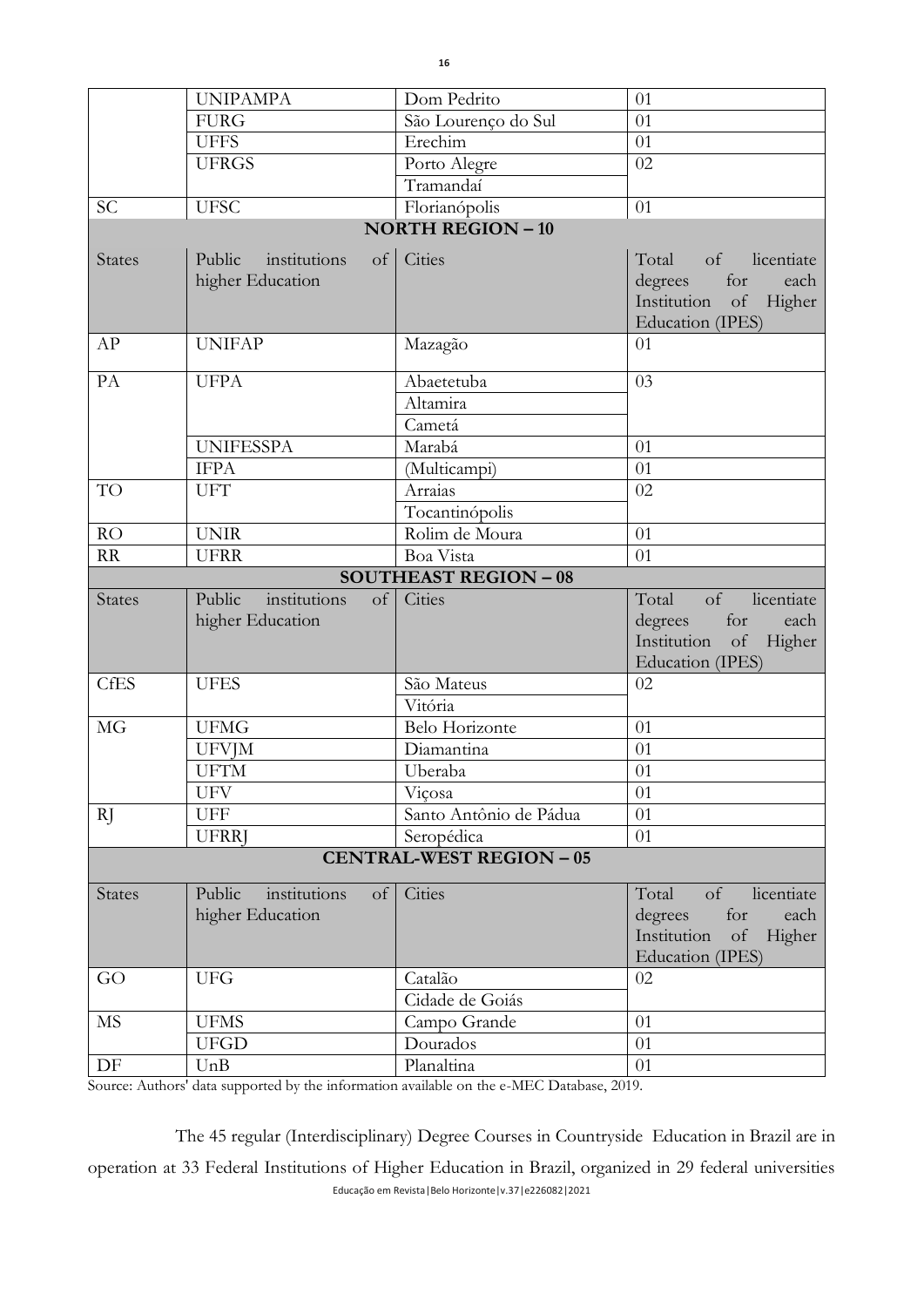and 04 federal institutes of education, science and technology. Federal universities cover 41 courses and federal education, science and technology institutes cover 04 degrees. Regarding the number of courses per institution, we observed that eight IPES have more than one regular course in their dependence, however, in seven of these institutions, the courses operate in different cities and campuses. The exception is at the Federal University of Fronteira do Sul - UFFS, which has two courses registered in the State of Paraná, both located in the city of Laranjeiras do Sul - PR, but with different qualifications: a course with a qualification in the area of Humanities and Social and the other with two qualifications in the areas of Natural Sciences and Mathematics and Agrarian Sciences<sup>18</sup>.

As IPES with more than one course registered in its dependency, we pronounce the Federal University of Piauí - UFPI, with 04 degrees, the Federal University of Pará - UFPA and the Federal University of Fronteira do Sul - UFFS, with 03 degrees. We also note that UFFS has campuses in three states in the country - Paraná, Santa Catarina and Rio Grande do Sul, justifying its presence in two moments on the table under discussion and the equivalence of 03 LEDOC at the same university: two courses are located on campus Laranjeiras do Sul - PR, and a degree is located on the Erechim - RS campus.

Presenting two courses in activity at the same institution, are the Federal University of Recôncavo da Bahia - UFRB, the Federal University of Espírito Santo - UFES, the Federal University of Goiás - UFG, the Federal University of Tocantins - UFT and the Federal University of Rio Grande do Sul - UFRGS. A peculiarity found in the distribution of the courses by IPES is that, at the Federal Institute of Education, Science and Technology of Pará - IFPA, there is a regular course, but operating in a Multicampi way, that is, in nine campuses of the institution.

The other institutions listed - a total of 25 - in Chart 1 cover a regular course in their undergraduate matrices. Another peculiarity of these courses, in the sense of expansion, refers to the condition that, in Ordinance No. 72, of December 21, 2012, of the Ministry of Education - MEC, which released the final result of the SESU / SETEC / SECADI Edital / MEC nº 02, of August 31, 2012, there is a value of 44 proposals suitable for implementing courses. Of the approved proposals contained in the said ordinance, 04 are not registered with e-MEC<sup>19</sup> regarding the functioning of the Courses. When

<sup>&</sup>lt;sup>18</sup> In the survey of the information, in 2019, we found that the UFFS Course with qualifications in Nature Sciences and Mathematics and Agrarian Sciences, Campus Laranjeiras do Sul, is in the deactivation phase. From what we understand, a new course was created with the qualification in Nature Sciences. Here, we consider the information of the LEDOC Course with qualifications in Nature Sciences and Mathematics and Agrarian Sciences, since the Course, in our understanding, has not yet been disabled.

<sup>19</sup> The proposals approved by Edict SESU/SETEC/SECADI/MEC No. 02, of August 31, 2012, and authorized for implementation by Ordinance No. 72, of December 21, 2012, of the Ministry of Education - MEC, refer to the following Higher Education Institutions: Federal University of Paraíba - UFPB; Federal Institute of Education, Science and Technology of the North of Minas Gerais - IFNMG; Federal Institute of Education, Science and Technology of Mato Grosso - IFMT, São Vicente da Serra Campus; and Federal Institute of Education, Science and Technology of Santa Catarina - IFSC, Canoinhas Campus.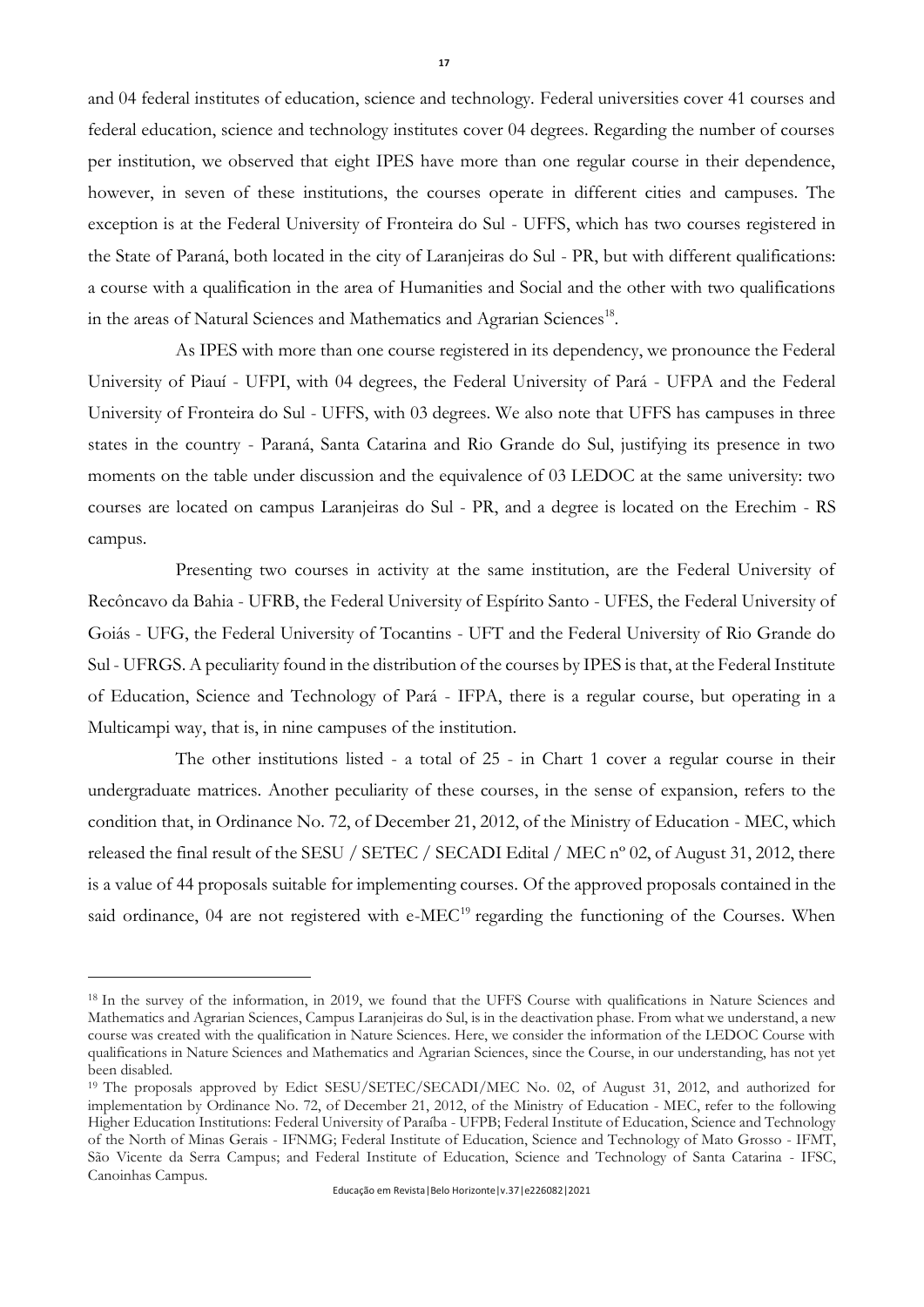searching for information on these 04 proposals approved on the websites of the offering institutions, we found no records on the existence of 03 of them<sup>20</sup>, which leads us to understand that, after approval by the MEC, such courses were not implemented.

There are also 05 regular (Interdisciplinary) Licentiate Courses in Countryside Education that were not approved by the SESU / SETEC / SECADI / MEC No. 02, of August 31, 2012, and that are running (in operation). They are located in the institutions: Federal University of Minas Gerais - UFMG, Federal University of the South and Southwest of Pará - UNIFESSPA, Federal University of Campina Grande - UFCG, Federal Institute of Education, Science and Technology of Pará - IFPA and Federal Institute of Education, Science and Technology of Rio Grande do Norte - IFRN. Even with the condition that the previous Public Notices, years 2008 and 2009, did not allow the implementation of regular courses after approval, but only specific classes, these institutions created the courses without being linked to the 2012 Notice, which, we remember, tried to give permanence to graduations in institutions.

In order to reflect on the distribution of LEDOCs by the Brazilian Public Institutions of Higher Education, we have condensed some notes from the data presented: the Licentiate (Interdisciplinary) courses in Rural Education symbolize a decisive milestone for the training of rural teachers. The inclusion of these regular courses in the arena of the offering institutions can be validated as a possible opening for other regular graduation initiatives specific to the populations of the field (CALDART, 2010; HAGE; SILVA; BRITO, 2016). Furthermore, the distribution of these degrees by the 33 federal universities and federal institutes of education, science and technology in Brazil may also symbolize an initiative to disrupt the exclusive offer of bachelor's degrees at offering institutions, since some of them have a strong tradition offering this type of course (bachelor's degrees).

Other than that, Molina (2015) reminds us that some of the institutions with regular Licentiate (Interdisciplinary) courses in Rural Education had, until then, few experiences - either in teaching and research, or in extension - in the field of Rural Education . Perhaps, the insertion of these degrees in the surroundings of the Brazilian Public Institutions of Higher Education may also strengthen or strengthen, in some way, the link between rural populations with their knowledge, ways of being and living, as well as the rural social movements. with the academic culture and the university environment, creating, in the long term, more participatory, inclusive and dialogical spaces between Higher Education and the populations silenced by public policies and actions in educational history.

The next reference to be discussed is based on the location of the courses. As it is registered in the educational literature (REIS, 2014), in the last decades, there was a great expansion of Higher

Educação em Revista|Belo Horizonte|v.37|e226082|2021

<sup>20</sup> The IFNMG LEDOC Course is included in the e-MEC database as "active", in 2019, but with a forecast to operate only in March of that year. When we visit the institution's website, we understand that it has been in operation since 2017 with a class, but we do not place it in the analysis, considering the incomplete information provided in the e-MEC.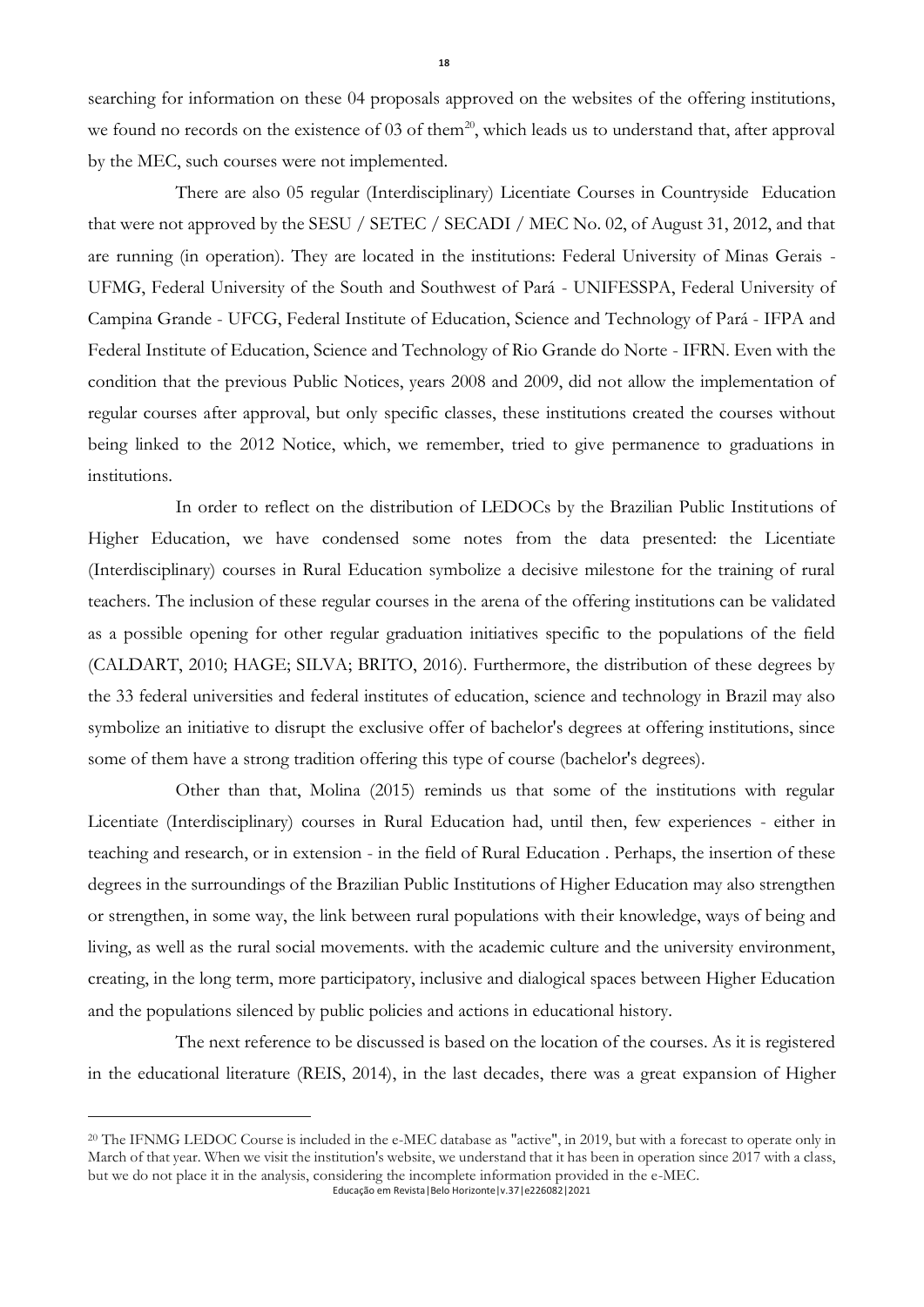Education in Brazil, both in the private network and in the public sphere. Decree Law No. 6,096, of April 24, 2007, estimated, among other aspects, the increase in the number of undergraduate courses in the different areas of knowledge, associating it to the interiorization in the country of this teaching stage. We believe that the actions - projects, programs and public policies - deployed in the field of Rural Education have not taken place outside this scenario. In this understanding, we are concerned with understanding where the LEDOC courses are located in the offering institutions. To add to the information listed in Chart 1, we organized the following graph, supporting the references about the locations of the courses:



**Graph 2 - Position of (Interdisciplinary) licentiate degrees in countryside Education in the Country**

Source: Authors' data supported by the information available on e-MEC Database, 2019.

Of the 45 existing LEDOC courses, regularly, in Brazilian Higher Education, only 08 are located on campuses belonging to the state capitals. This figure, according to Graph 2, means that 82% of the regular courses in operation in 2019 are located in territories not only linked to large urban centers.

In the States of the North and Northeast Regions, we have courses located in 03 capitals: São Luís - MA, Teresina - PI and Boa Vista - RR. Another factor we found is that, of the 21 Licentiate (Interdisciplinary) courses in Countryside Education located in the two regions (11 in the Northeast and 10 in the North), only 05 are located in the Campi Sedes of the offering institutions, they are: Northeast: UFPI, IFMA and UFERSA, and in the North: UFRR and UNIFESSPA.

Of the 19 courses located in the States of the South and Southeast Regions, 04 are present in capitals - Belo Horizonte - MG, Vitória - ES, Porto Alegre - RS and Florianópolis - SC. Similar to the existing degrees in the States of the North and Northeast Regions, of the 11 courses belonging to the federal institutions of the States of the South Region, only 02 are limited to the Campi Sedes of the offering institutions - UFRGS and UFSC. In another reality, of the 08 regular degrees in States in the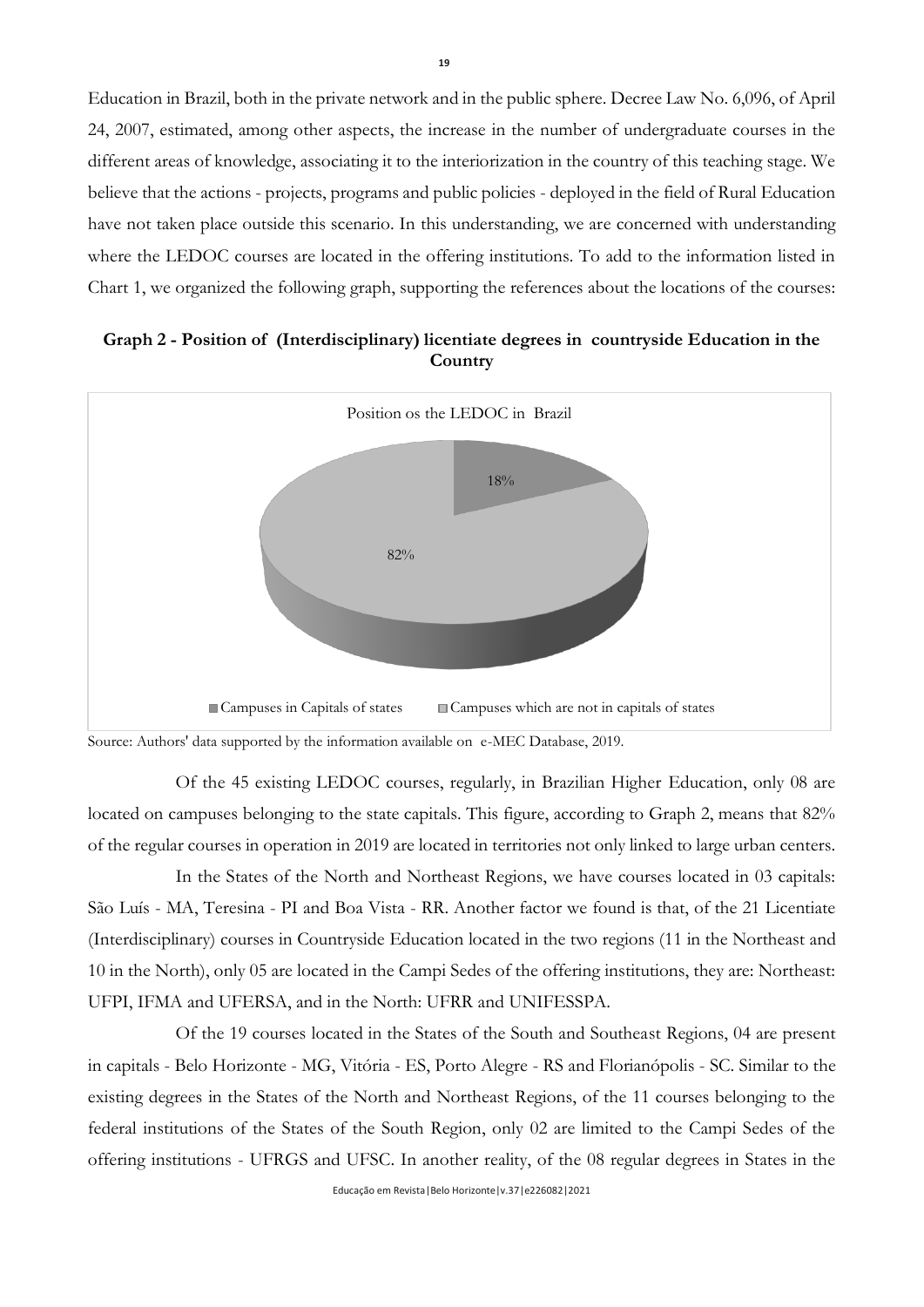Southeast Region, 06 are located in the Central Campuses, namely: UFRRJ, UFTM, UFMG, UFVJM, UFV and UFES - one course each.

Of the 05 undergraduate (Interdisciplinary) courses in Coutryside Education belonging to the institutions of the States of the Midwest Region and the Federal District, only one course offered by the Federal University of Mato Grosso do Sul - UFMS is located in the capital of a State: Campo Grande - MS. Of this contingent, only two degrees operate in the Central Campuses of the universities that offer them, namely: UFGD and UFMS.

The reality explained about the location of the courses also brings us the indication that, of the 45 regular courses, 30 (66.8%) degrees were implemented in spaces outside the central campuses of the offering institutions. This reference points us to the understanding of the predominance of these courses within the states. In this case, the implementation of the LEDOC Courses possibly follows the paths of the interiorization of Higher Education developed in the last decades.

In part, we validate that the countryside populations are benefited, because, among the most common challenges that limit the access and the permanence of the countryside people to this teaching stage, is the difficulty of locomotion and the permanence of the countryside subjects in the universities . Furthermore, it is in the interior of many states that countryside social movements have been able to lead actions in the area of Education and to exercise, in a more organic way, their educational proposals in dialogue with training bodies (HAGE; SILVA; BRITO, 2016).

However, it is substantial to pay attention to the quality of the training of countyside teachers in the courses of these institutions. We reaffirm that there are investigations that point out serious problems in Higher Education stemming from the interiorization process (MELLO; REAL, 2009; REIS, 2014; BASTIANI; TREVISOL, 2016), which, in some realities, has increased historical asymmetries in the educational area among groups of economically well-off subjects and populations marginalized by Brazilian society.

In reference to the period of creation of the courses, although considering the fact that it was from the Notice SESU / SETEC / SECADI / MEC n° 02, of August 31, 2012, that the proposals of the LEDOC Courses began their permanent implantation in Public Institutions Brazilian Higher Education institutions, we organize information found on this aspect in the next chart to be discussed. After all, in the e-MEC Database, there are references regarding the implementation of regular graduations prior to the year 2012. Thus, we think it is important to discuss the information found:

**20**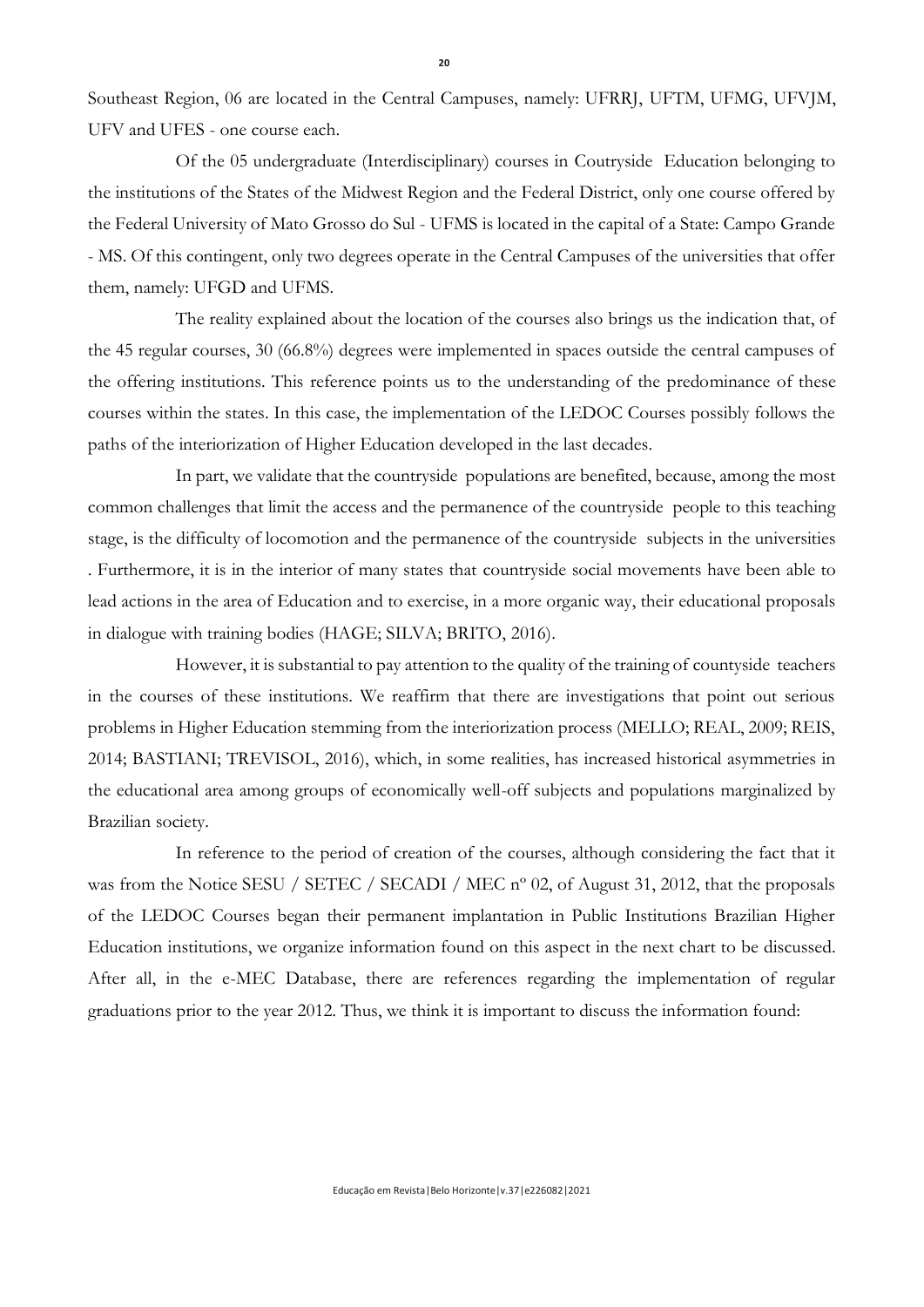**Graph 3 - Milestones of the implementation of (Interdisciplinary) Licentiate Courses in countryside Education in Brazil**



In order to understand the information in Graph 3, it is necessary to resume, in this paragraph, the history of the creation of LEDOC courses in Brazil. The first experience registered in Higher Education related to these degrees comes from the experience with the pilot projects started in 2007. However, the Federal University of Minas Gerais - UFMG - had already started a first experience with a course also called Licenciatura in Educação do Campo, in 2005, with training objectives similar to the proposal that framed the construction of courses at national level<sup>21</sup>. That said, some institutions that participated in the submission of proposals in the Public Notices of the years 2008 and 2009, with the offer of only one class, also submitted new proposals to the Public Notice of 2012 with the intention of making LEDOC courses permanent in their spaces. This situation explains the predominance of records of regular courses at e-MEC prior to 2012.

Another justification for the implementation of regular courses before the year 2012 is registered in Hage, Silva and Brito (2016) who, when addressing the creation of Degree Courses (Interdisciplinary) in Countryside Education in the State of Pará, place the influence of Support Program for Restructuring and Expansion Plans of Federal Universities - REUNI - in the implementation of courses:

> In the municipality of Marabá, the Degree Course in Countrysid Education has been offered in permanent classes since 2009 [...], however, through the Restructuring and Expansion of Federal

Educação em Revista|Belo Horizonte|v.37|e226082|2021 <sup>21</sup> In Antunes-Rocha (2009) there is the year 2004, but in the e-MEC Database the year 2005 is accentuated. On the official page of the course dates the year 2005. The proposal was designed in 2004 and the activities of the Course began in 2005.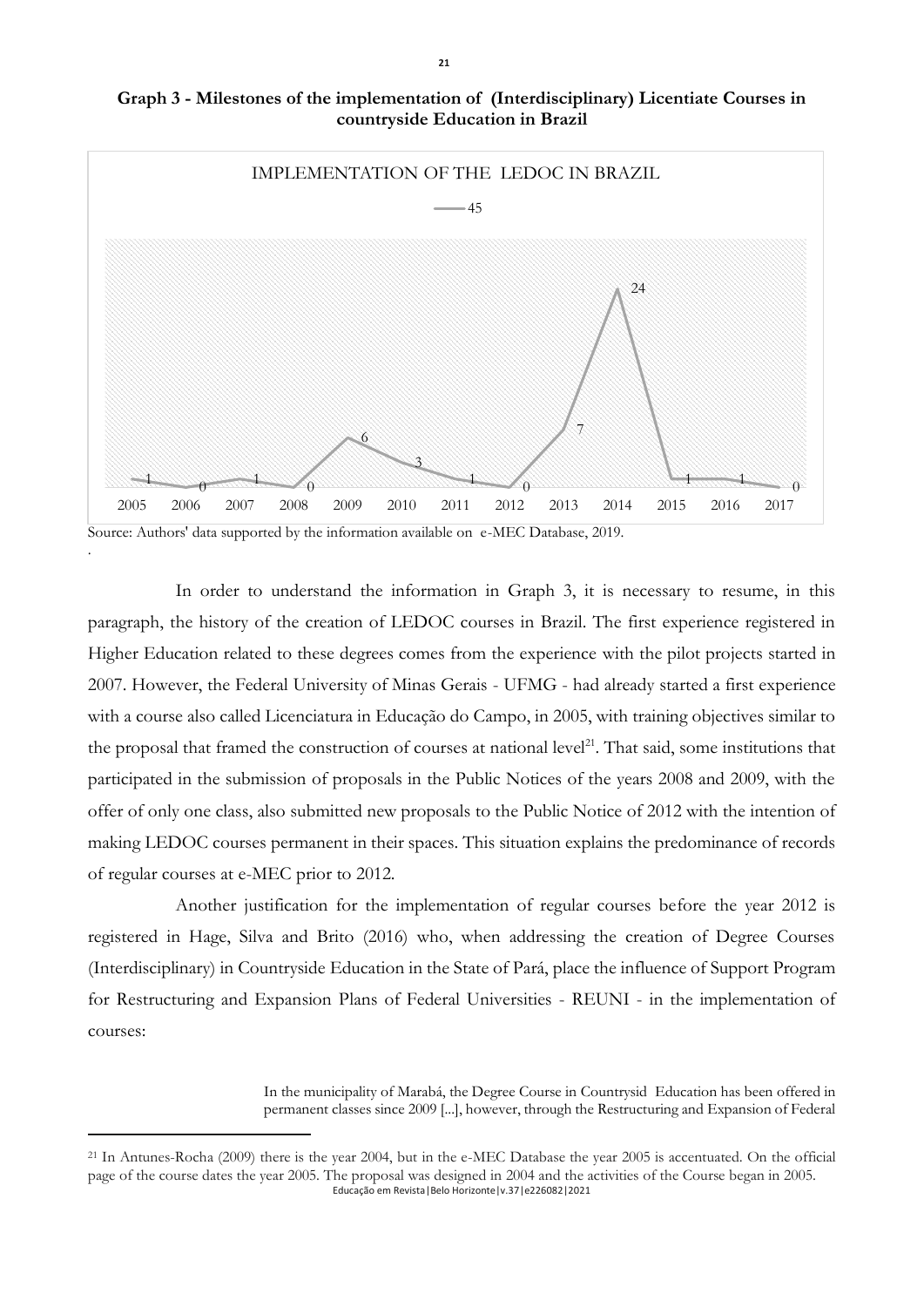Universities (Reuni), a federal government program instituted by the Presidential Decree 6,096 of 04/24/2007, [...] with the objective of expanding access and guaranteeing conditions of permanence in federal higher education [...] (HAGE; SILVA; BRITO, 2016, p. 160).

From the reading extracted from the data recorded in Graph 3, we have, from 2005 to 2012, the year of publication of the Public Notice that allowed the implementation of regular courses in the Public Institutions of Higher Education throughout the country, 12 undergraduate degrees created. In 2005, the first graduation was created at UFMG and, in 2007, at UnB. In 2009, there are the implementation of 06 courses at the Federal University of Santa Catarina - UFSC, at the Federal University of Pará - UFPA, Campus Abaetetuba, at the Federal University of the South and Southwest of Pará - UNIFESSPA, at the Federal Institute of Education, Science and Technology do Pará - IFPA, Federal University of Campina Grande - UFCG and Federal University of Maranhão - UFMA.

In 2010 and 2011, not atypical to 2009, we created four more courses at the Federal Institute of Education, Science and Technology of Maranhão - IFMA, at the Federal University of Roraima - UFRR, at the Federal University of Fronteira do Sul - UFFS, Campus Laranjeira do Sul, and at the Federal Technological University of Paraná - UTFPR.

From 2012, through the action of the Public Notice, there was a noticeable design for the implementation of (Interdisciplinary) Licentiate Degree in Countryside Education in Brazil. Between the years 2013 and 2014, there was a great culmination in the creation of these permanent degrees in Brazilian institutions. Altogether, 31 regular courses were created, something that did not happen in the subsequent years, 2015 and 2016. During this period, there were the creation of 02 degrees in the country, located at the Federal University of Rondônia - UNIR and at the Federal Institute of Education, Science and Technology of Rio Grande do Norte - IFRN.

The last reference observed about LEDOC in the e-MEC Database is related to the nature of the courses. In experiences with professors and students of these degrees, in extension actions that focused on the courses and in the academic literature, we noticed the use of the term "interdisciplinarity" to demarcate the character of the training proposals of undergraduate courses. At certain times, interdisciplinarity has been postulated as one of the dimensions of the curricula of the courses; in others, it appears as one of the main exponents, defining the nature of the training actions of these graduations. Furthermore, the words "multidisciplinarity" and "transdisciplinarity" emerge correlatively in some situations, causing discussions in the institutions about the training of teachers in the countryside and the pedagogical-curricular organization of the courses.

We think that the training organized in a curriculum by large "areas of knowledge", guidance registered in the Public Notices that provided conditions for the creation of the courses, has contributed to this scenario. That said, we see this reference in the documentary survey produced. In the same way as we did on certain occasions in this text, we systematize what we find in the subsequent Graph: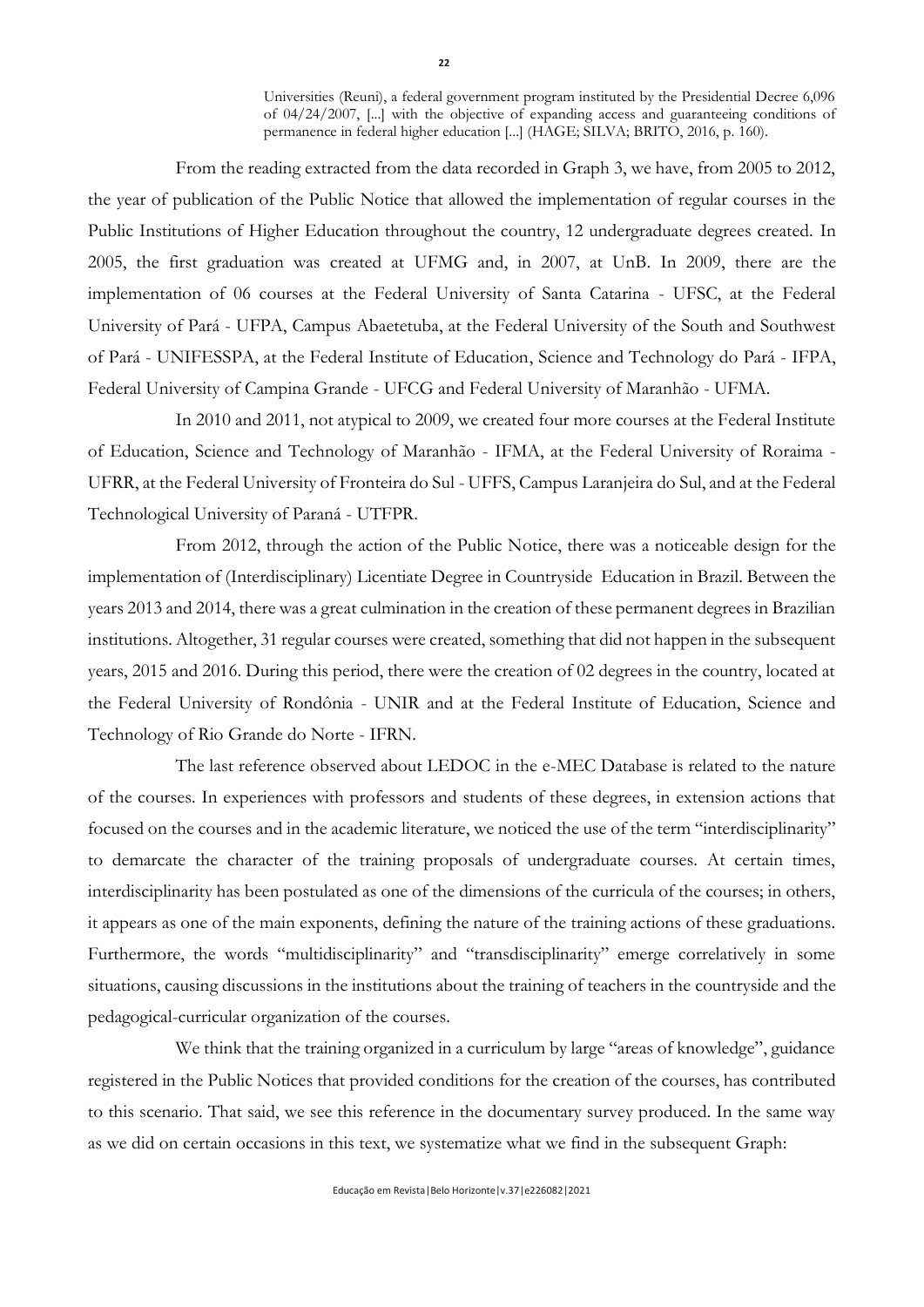



Source: Authors' data supported by the information available on e-MEC Database, 2019.

In the documentary survey, we identified two modalities regarding the nature of LEDOC courses in the country. In the first modality, the courses are registered as non-interdisciplinary. In this set, there are 34 degrees that use the term "Educação do Campo" to specify the nature and name of the course. The second modality groups the number of 11 LEDOCs. In this second modality, graduations registered as interdisciplinary are found. These courses use the term "Interdisciplinary in Education in the Countryside" to define their nature and nomination.

From what we have seen, there is no homogeneous definition of the nature of (Interdisciplinary) licentiate degree in Countryside Education in the regulatory bodies - MEC and e-MEC - of courses. Of the total of 45 regular LEDOCs, 24.4% are validated as interdisciplinary degrees, that is, 11 graduations<sup>22</sup>.

Due to our professional experience in Education in the Countryside, which allowed, in events and national meetings regarding these degrees, contact and dialogue with teachers of some LEDOC in the country, we understand that the intention to break with the linear and disciplinary model in undergraduate courses, in general, and to create proposals for teacher training by large "areas of knowledge", it has raised misunderstandings and criticisms in some educational institutions about the nature of these courses. It is difficult to overcome fragmented conceptions of teacher training present in

Educação em Revista|Belo Horizonte|v.37|e226082|2021 <sup>22</sup> The LEDOC Course of UFTM, in 2017, when we conducted the first documentary survey, presented itself as "Interdisciplinary in Education in the Field". However, in the review of the information in the e-MEC Database, with the survey developed in 2019, we identified a note clarifying that its nature was changed to "Field Education", losing, in the system, its interdisciplinary character. On this occasion, we validate the information obtained in 2019, because it is current.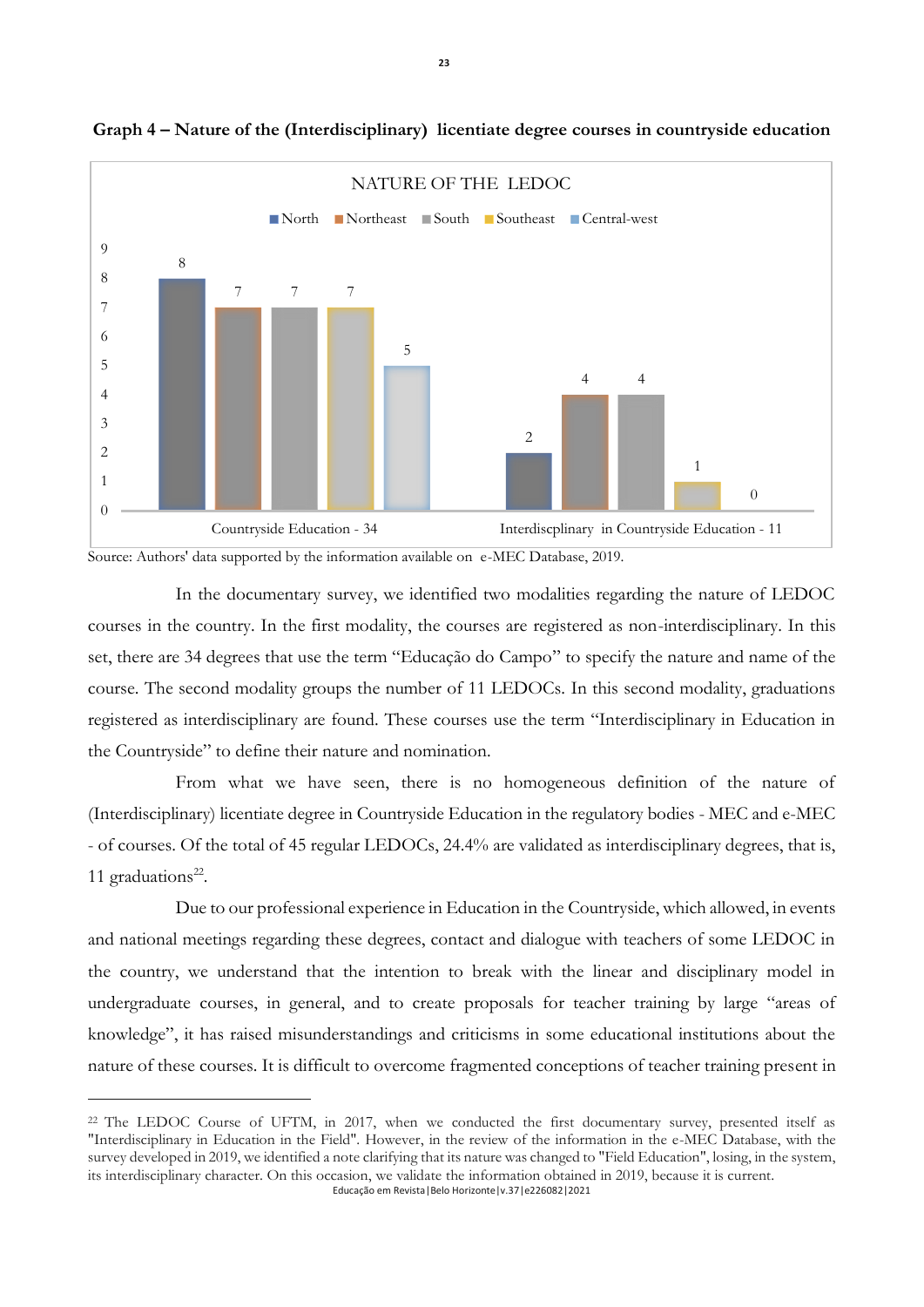undergraduate courses and in teacher training institutions, since, in history, the disciplinary model of teaching prevailed in curricula and educational proposals, both in Basic Education and in Higher Education (RODRIGUES, 2010) .

Silva (2017), in a doctoral study defended on LEDOC, notifies that, in some realities, many professors of these graduations and the deliberative bodies of the training institutions - superior councils - have positioned themselves in a way that is contrary to the courses, mainly when it is highlighted the centrality of interdisciplinarity in training proposals. In our interpretation, this has implied the failure to approve training actions and documents - resolutions and opinions - that regularize their activities (such as the methodological work with Pedagogy of Alternation within the courses).

Interdisciplinarity in Higher Education has been the subject of much debate and criticism. There are interests of opposing social groups that, on one side, believe in their formative potential for the construction of a more humane and transformative education and, on the other, use it as an emblem of the commercialization of teaching by the private sector (SANTOMÉ, 1998; FEISTEL , 2012).

In reference to the 11 regular courses registered as interdisciplinary, we invented the institutions in which they are located: in the South Region: Federal Technological University of Paraná - UTFPR and Federal University of Fronteira do Sul - UFFS, Campus Laranjeiras do Sul - two courses and Campus Erechim - a course; in the Southeast Region: Universidade Federal Fluminense - UFF; in the North Region: Federal University of Pará - UFPA, Campus Altamira - one course -, and Campus Cametá - one course; and in the Northeast Region: Federal Institute of Education, Science and Technology of Maranhão - IFMA, Federal Rural University of the Semi-Arid - UFERSA; Federal Institute of Education, Science and Technology of Rio Grande do Norte - IFRN and Federal University of Campina Grande - UFCG. There are no regular courses registered as interdisciplinary at e-MEC in training institutions in the Midwest Region.

With the information described about the nature of LEDOC in Brazilian IPES, we conclude the documentary survey produced from the existing records in the e-MEC Database. We hope that the analyzed scenario contributes, in some way, to raise the knowledge already existing in the educational literature about these degrees. We see as essential the expansion of the productions that touch the LEDOC.

We believe that, because they are specific degrees with a view to training teachers of Countryside Education for the final years of Elementary School and for High School and for adding characteristics (training by large areas of knowledge, pedagogical-curricular organization with Pedagogy of Alternation , proposition of active participation of social movements in the countrysiude in educational processes, among others) that differ from many teacher training courses, any investigations that are conducted in this way are seen as relevant.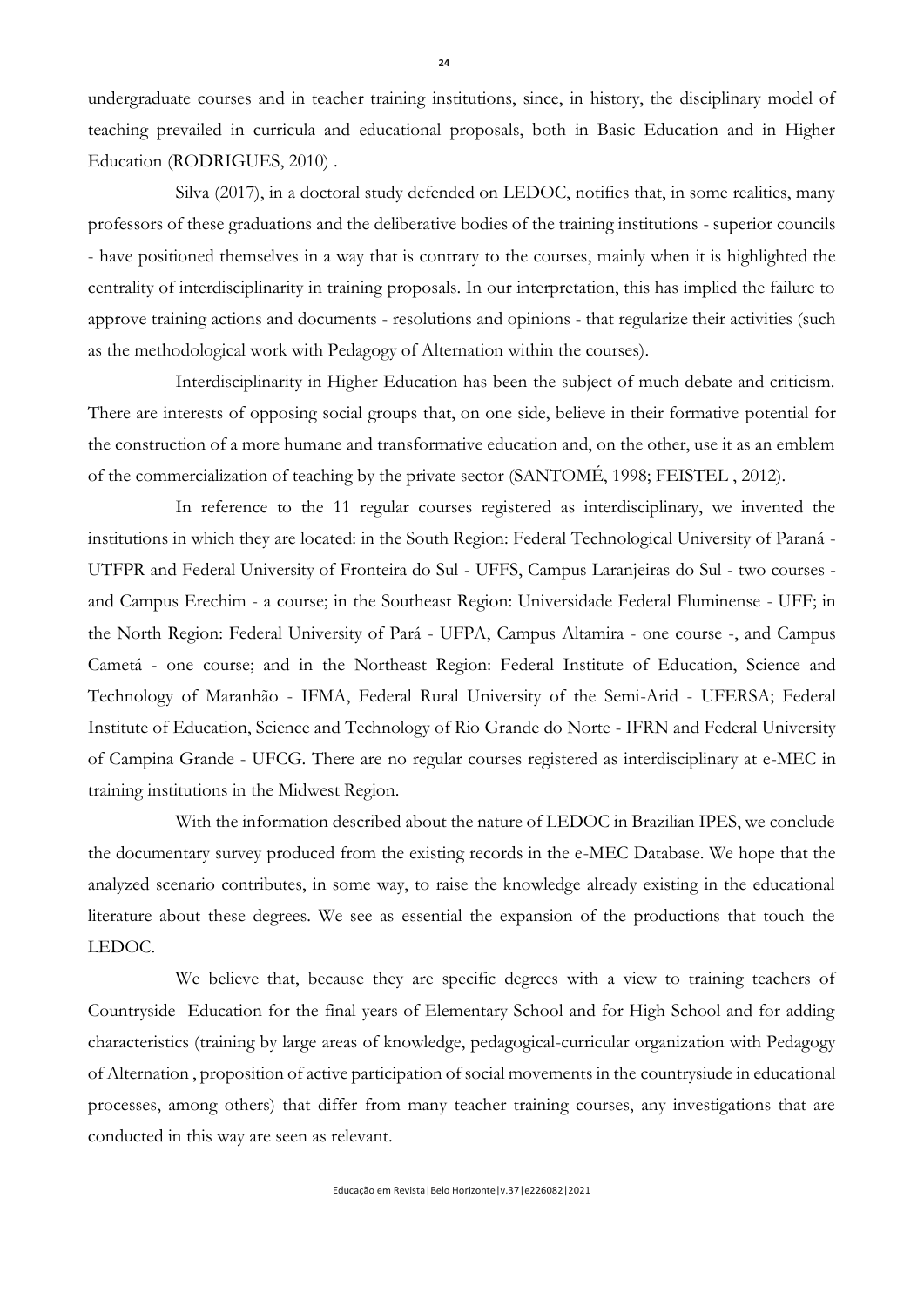### **CONCLUSION**

In this text, we endeavor to register an analysis of the expansion of (Interdisciplinary) licentiate degree in Countryside Education in the country. Based on a documentary survey built on the e-MEC Database, we organized the analysis based on four dimensions, namely: 1) number of courses by Region, State and training institution; 2) location of the courses inside the training institutions (if they are operating on the central campuses of the IPES offering the courses or if they are located on the campuses outside the central ones); 3) period of implementation of graduations; and 4) nature of the degrees (if they are registered with the MEC and e-MEC as interdisciplinary or not).

Firstly, we note that the existence of 45 LEDOCs registered as permanent graduations in the course matrices of Brazilian IPES highlights the advancement of Countryside Education in the context of Higher Education in the country. For the area of teacher training, we also consider it a great achievement, since, in the history of teacher training in Brazil, it is the first regular degree to be implemented with a focus on Countryside Education.

With regard to the expansion of courses by Brazilian region, we validate that there is equity in the distribution of the number of graduations. The Northeast and South Regions have the same number of courses (11 degrees), the North Region holds 10 degrees, followed by the Southeast Region, with 8 courses, and the Midwest Region, with 5 degrees. Regarding the distribution of courses by Federal State, there is a predominance of LEDOC in 18 States and the Federal District. We also consider the existence of these degrees in Brazilian IPES to be expressive. In 2019, 33 institutions (federal universities and federal institutes of education, science and technology) offer LEDOC as permanent courses.

As a reflection on this scenario, we emphasize that the insertion of LEDOC in the country and within the Brazilian IPES can configure changes (or even transformations) in the logic of the relations of the institutions that offer the courses with the countryside people, especially with the countryside social movements.

In reference to the period of implementation of the courses, the years 2013 and 2014 stand out. In those years, more than half (31 courses) of permanent degrees were implemented in the country. It is worth noting that the concentration of degrees implemented in this period is justified, in our understanding, by being linked to the Notice SESU / SETEC / SECADI / MEC nº 02, of August 31, 2012, which aimed to give permanence to courses in Brazilian IPES. We also point out that the small number of LEDOC implantation (02 courses) in the following years (from 2015) signals the need for new actions, such as a new Notice that aims to maintain new LEDOC courses in Brazil. We know that the current political scenario (year 2019) is not favorable, but we must affirm this aspect.

Educação em Revista|Belo Horizonte|v.37|e226082|2021 Regarding the location of the graduations within the offering institutions, we see that most of the degrees (30 courses) are located on non-central campuses. In other words, we identified that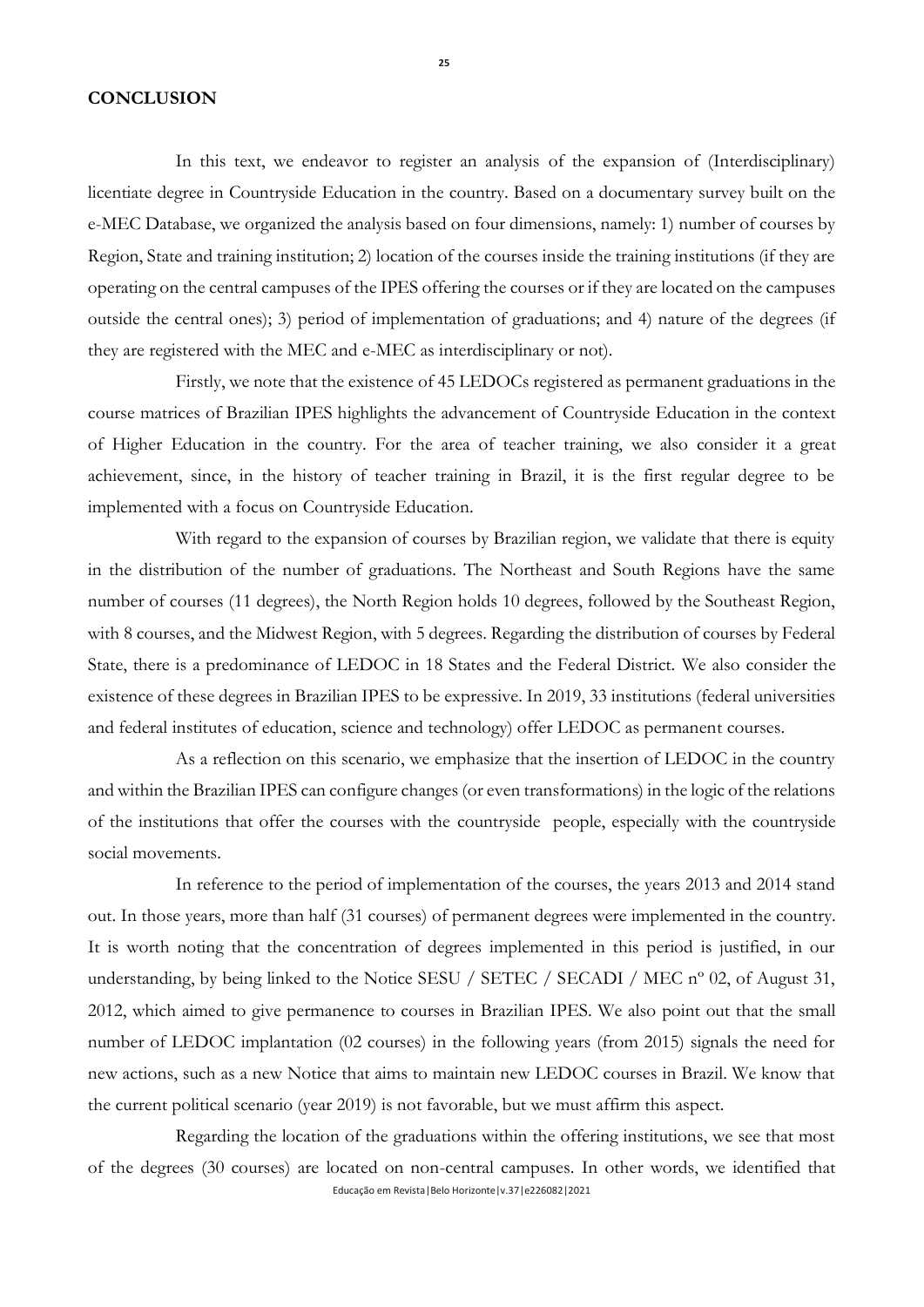LEDOCs were implemented, in most cases, in spaces not linked to the Campi Sedes of the offering institutions. This indicator also points to the expansion of these courses within the states, following, in part, the process of internalization of Higher Education in Brazil experienced in recent years (from 2007). We found that 82% of regular courses are located in municipalities that are not large urban centers or capitals of Brazilian states.

Finally, in relation to the nature of the Courses, we learned that only 11 degrees (out of 45 courses) are validated in the e-MEC Database as interdisciplinary. We emphasize that, in the national scenario, at the local and institutional level, there is an understanding that the training of teachers in LEDOCs envisaged in curricula organized in large areas of knowledge has served as a basis for the highlighting of these interdisciplinary graduations. In this regard, we call attention to new research, in particular, to the investigation of training processes developed in courses affirmed in interdisciplinarity. It is necessary to think about studies that analyze the curriculum focused on Countryside Education as an instigator of meanings and senses enunciated by the culture of the countryside, so that the subjects involved in it also become protagonists for the action of education.

In conclusive remarks , we highlight that our intention with this documentary survey was to present realities in a panoramic perspective on LEDOC in Brazil, at the same time, we hope to add to the investigations that are directed towards Countryside Education in the national territory. Based on Medeiros and Dias (2015), we think that this research presents itself as fundamental, since it will allow understandings and the expansion of knowledge regarding these degrees.

### **REFERENCES**

ANTUNES-ROCHA, Maria Isabel. Licenciatura em Educação do Campo: histórico e projeto políticopedagógico. In: ANTUNES-ROCHA, Maria Isabel; MARTINS, Aracy Alves (Org.). **Educação do Campo:** desafios para a formação de professores. Belo Horizonte: Autêntica, 2009, p. 39-55.

ANTUNES-ROCHA, Maria Isabel; DINIZ, Luciane de Souza; OLIVEIRA, Ariane Martins. Percurso formativo da Turma Dom José Mauro: segunda turma do curso de Licenciatura em Educação do Campo da FaE/UFMG. In: MOLINA, Mônica Castagna; SÁ, Laís Mourão (Org.). **Licenciaturas em Educação do campo:** Registros e reflexões a partir das experiências – piloto (UFMG; UnB; UFBA eUFS). Belo Horizonte: Autêntica, 2011, p. 19 - 34.

ARROYO, Miguel. **Formação de Educadores e Educadoras do Campo**. Brasília: Mimeo, 2005.

AUDI, Walquíria Fernandes. **Formação Inicial e Identidade Docente de Licenciandos em Educação do Campo**: um estudo no Vale do Paraíba Paulista. Dissertação (Mestrado em Desenvolvimento Humano: formação, políticas e práticas sociais). Universidade de Taubaté. Taubaté – SP, 2015.

BARBOSA, Anna Izabel Costa. **A Organização do Trabalho Pedagógico na Licenciatura em Educação do Campo da UnB:** do projeto às emergências e tramas do caminhar. Tese (Doutorado em Educação). Universidade de Brasília. Brasília – DF, 2012.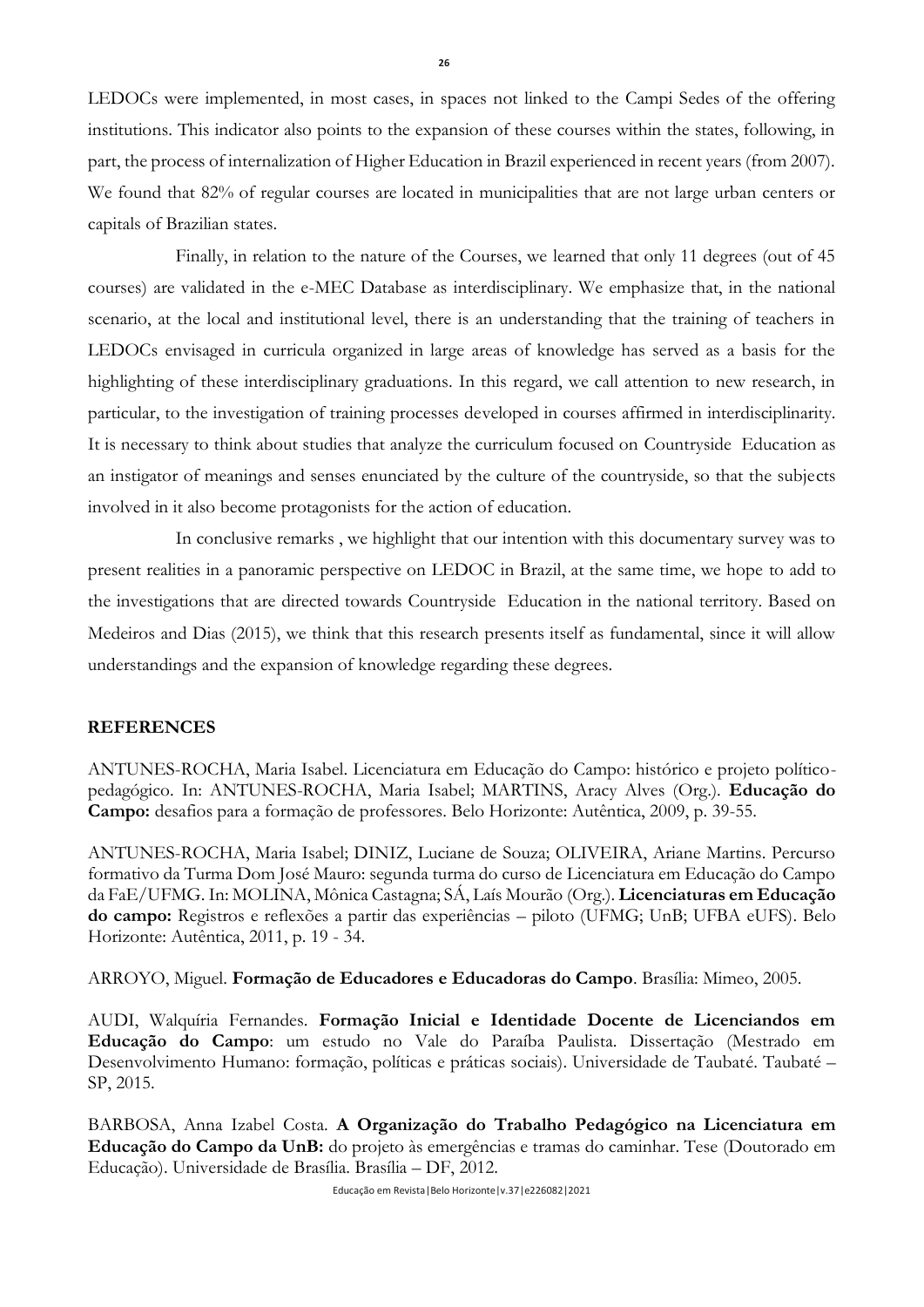BASTIANI, Sherlon Cristina de; TREVISOL, Joviles Vitório de. Interiorização da Educação Superior Brasileira: uma análise da região oeste de Santa Catarina. In: REUNIÃO CIENTÍFICA REGIONAL DA ANPED SUL, 11, 2016, Curitiba – PR, **Anais**... Curitiba: Universidade Federal do Paraná, 2016.

BRASIL. **Decreto Lei nº 6.096, de 24 de abril de 2007**. Disponível In:  $\text{th}$ ttp://www.planalto.gov.br/ccivil 03/ ato2007-2010/2007/decreto/d6096.htm>. Acesso em 26 set 2019.

BRASIL. **Portaria nº 72, de 21 de dezembro de 2012**. Disponível In: [<http://portal.mec.gov.br/index.php?option=com\\_docman&view=download&alias=13299potaria-](http://portal.mec.gov.br/index.php?option=com_docman&view=download&alias=13299potaria-72-21-dezembro-2012-pronacampo-pdf&category_slug=junho-2013pdf&Itemid=30192)[72-21-dezembro-2012-pronacampo-pdf&category\\_slug=junho-2013pdf&Itemid=30192>](http://portal.mec.gov.br/index.php?option=com_docman&view=download&alias=13299potaria-72-21-dezembro-2012-pronacampo-pdf&category_slug=junho-2013pdf&Itemid=30192). Acesso em: 22 jan 2018.

BRASIL. **Resolução CNE/CEB, nº 1, de 03 de abril de 2002**. Disponível In: <http://portal.mec.gov.br/cne/arquivos/pdf/CEB012002.pdf>. Acesso em 27/01/2016.

BRASIL. Secretaria de Ensino Superior (SESu). Secretaria de Educação Profissional e Tecnológica (Setec). Secretaria de Educação Continuada, Alfabetização, Diversidade e Inclusão (Secadi). **Edital nº 2, de 31 de agosto de 2012.** Chamada Pública para seleção de Instituições Federais de Educação Superior – IFES e de Institutos Federais de Educação, Ciência e Tecnologia – IFET, para criação de cursos de Licenciatura em Educação do Campo, na modalidade presencial. Brasília, 2012.

BRASIL. Secretaria de Ensino Superior (SESu). Secretaria de Educação Profissional e Tecnológica (Setec). Secretaria de Educação Continuada, Alfabetização, Diversidade e Inclusão (Secadi). **Edital nº 09, de 29 de abril de 2009**. Chamada Pública para seleção de Projetos de Instituições Públicas de Ensino Superior para o PROCAMPO. Brasília, 2009.

BRASIL. Secretaria de Ensino Superior (SESu). Secretaria de Educação Profissional e Tecnológica (Setec). Secretaria de Educação Continuada, Alfabetização, Diversidade e Inclusão (Secadi). **Edital nº 02, de 23 de abril de 2008**. Chamada Pública para seleção de Projetos de Instituições Públicas de Ensino Superior para o PROCAMPO. Brasília, 2008.

BRITTO, Neli Suzana; SILVA, Thais Gabriella Reinert da. Educação do Campo: formação em ciências da natureza e o estudo da realidade. **Educação & Realidade**, Porto Alegre, v. 40, n. 3, p. 763-784, jul./set. 2015.

CALDART, Roseli Salete. Licenciatura em Educação do Campo e projeto formativo: qual o lugar da docência por área? In: CALDART, Roseli Salete. (Org). **Caminhos para a transformação da escola:**  reflexões desde práticas da Licenciatura em Educação do Campo. São Paulo: Expressão Popular, 2010, p. 127 – 154.

CALDART, Roseli Salete. Licenciatura em Educação do Campo e projeto formativo: qual o lugar da docência por área? In: MOLINA, Mônica Castagna; SÁ, Laís Mourão (Orgs). **Licenciaturas em Educação do campo:** Registros e reflexões a partir das experiências – piloto (UFMG; UnB; UFBA e UFS). Belo Horizonte: Autêntica, 2011, p. 95 – 122.

FEISTEL, Roseli Adriana Blumke. **Contribuições da perspectiva freireana de educação para a interdisciplinaridade na formação inicial de professores de ciências**. Tese (Doutorado em Educação). Universidade Federal de Santa Catarina. Florianópolis – SC, 2012.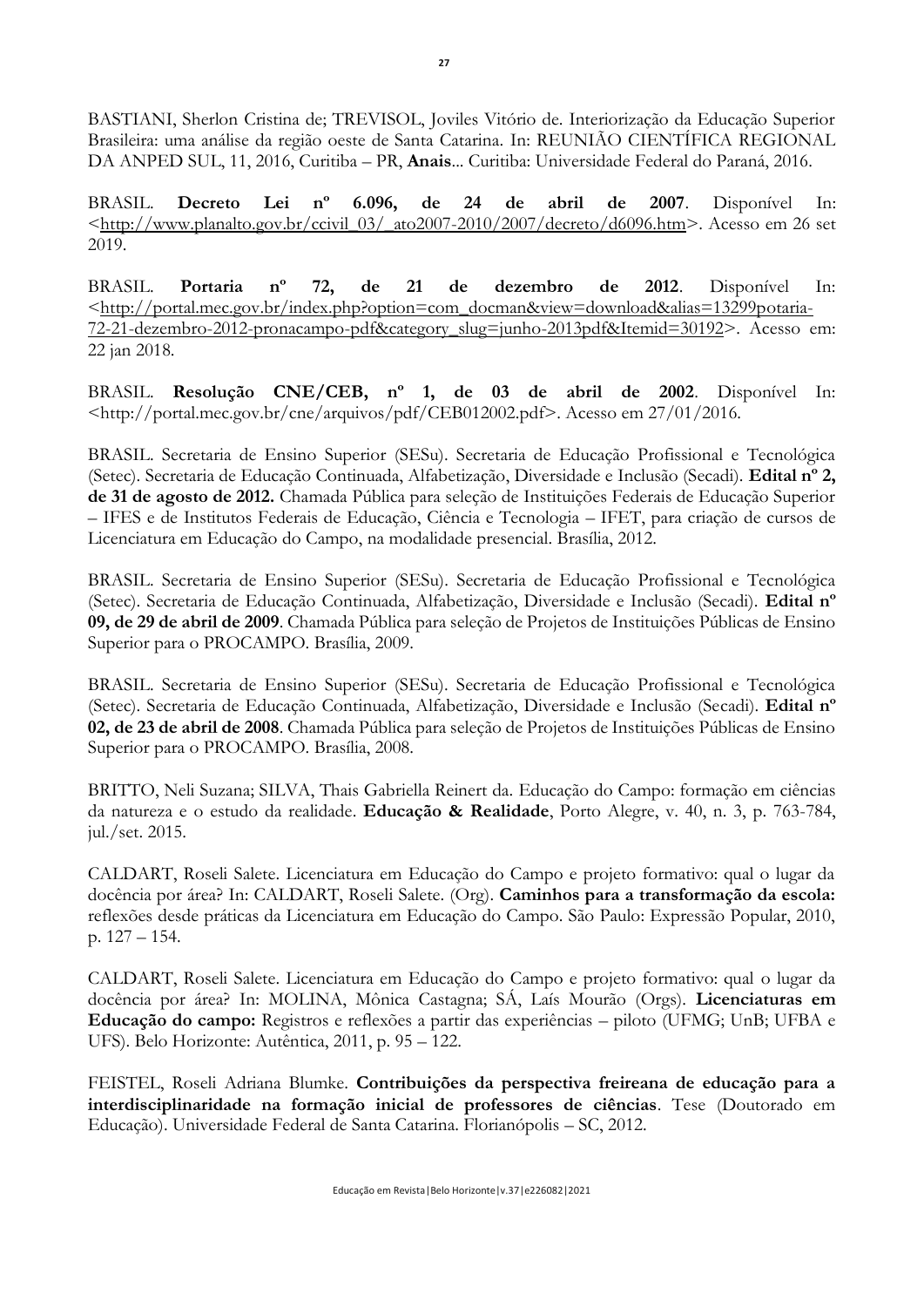HAGE, Salomão Antônio Mufarrej; SILVA, Hellen do Socorro de Araújo, BRITO, Márcia Mariana Bittencourt. Educação Superior do Campo: desafios para a consolidação da Licenciatura em Educação do Campo. **Educação em Revista**, Belo Horizonte, v.32, n.04, p. 147-174, Out./Dez. 2016.

LUZIÂNIA. II Conferência Nacional Por Uma Educação do Campo. **Declaração Final – Por Uma Política Pùblica de Educação do Campo.** Luziânia, 2004.

MEDEIROS, Emerson Augusto de; DIAS, Ana Maria Iório. O Estado da Arte sobre a Pesquisa em Educação do Campo na Região Nordeste (1998 – 2015). **Cadernos de Pesquisa**, São Luís, v. 22, n. 03, p. 115 – 132, set./dez. 2015.

MELLO, Valter Acássio de; REAL, Giselle Cristina Martins. O Processo de Interiorização da Educação Superior Pública: particularidades da política sul-mato-grossense. **Revista Série-Estudos**, Campo Grande, n. 28, p. 21-35, jul./dez. 2009.

MOLINA, Mônica Castagna. Contribuições das Licenciaturas em Educação do Campo para as Políticas de Formação de Educadores. **Educação & Sociedade**, Campinas, v. 38, n. 140, p.587-609, jul./set., 2017.

MOLINA, Mônica Castagna. Expansão das Licenciaturas em Educação do Campo: desafios e potencialidades. **Educar em Revista**, Curitiba, n. 55, p.145 – 166, jan./mar. 2015.

MOLINA, Mônica Castagna; ANTUNES-ROCHA, Maria Isabel; MARTINS, Maria de Fátima Almeida. A produção do conhecimento na Licenciatura em Educação do Campo: desafios e possibilidades para o fortalecimento da Educação do Campo. **Revista Brasileira de Educação**, v. 24, e240051, p. 1 – 30, 2019.

MOLINA, Mônica Castagna; ANTUNES-ROCHA, Maria Isabel. Educação do Campo: História, Práticas e Desafios no âmbito das Políticas de Formação de Educadores – Reflexões sobre o PRONERA e o PROCAMPO. **Revista Reflexão e Ação**, Santa Cruz do Sul, v.22, n.2, p. 220 – 253, jun./dez. 2014.

MOLINA, Mônica Castagna; SÁ, Laís Mourão. A Licenciatura em Educação do Campo da Universidade de Brasília: estratégias político-pedagógicas na formação de educadores do campo. In: MOLINA, Mônica Castagna; SÁ, Laís Mourão (Orgs). **Licenciaturas em Educação do Campo:** Registros e reflexões a partir das experiências – piloto (UFMG; UnB; UFBA eUFS). Belo Horizonte: Autêntica, 2011, p. 35 – 62.

MORAES, Valdirene Manduca de; SOUZA, Maria Antônia de. Movimentos Sociais, Governos e Universidades: a produção da LEDOC no Brasil. In: REUNIÃO DA ASSOCIAÇÃO NACIONAL DE PÓS-GRADUAÇÃO E PESQUISA EM EDUCAÇÃO, 38, 2017, São Luís – MA, **Anais**... São Luís: Universidade Federal do Maranhão, 2017.

REIS, Márcia Santos Anjo. **Expansão e Interiorização da Educação Superior**: o caso singular do Município de Jataí – GO. Tese (Doutorado em Educação). Universidade Federal de Goiás. Goiânia – GO, 2014.

RODRIGUES, Romir. Reflexões sobre a organização curricular por área do conhecimento. In CALDART, Roseli Salete. (Org). **Caminhos para a transformação da escola:** reflexões desde práticas da Licenciatura em Educação do Campo. São Paulo: Expressão Popular, 2010, p. 101 – 127.

SANTOMÉ, Jurjo Torres. **Globalização e interdisciplinaridade**: o currículo integrado. Porto Alegre: Artmed, 1998.